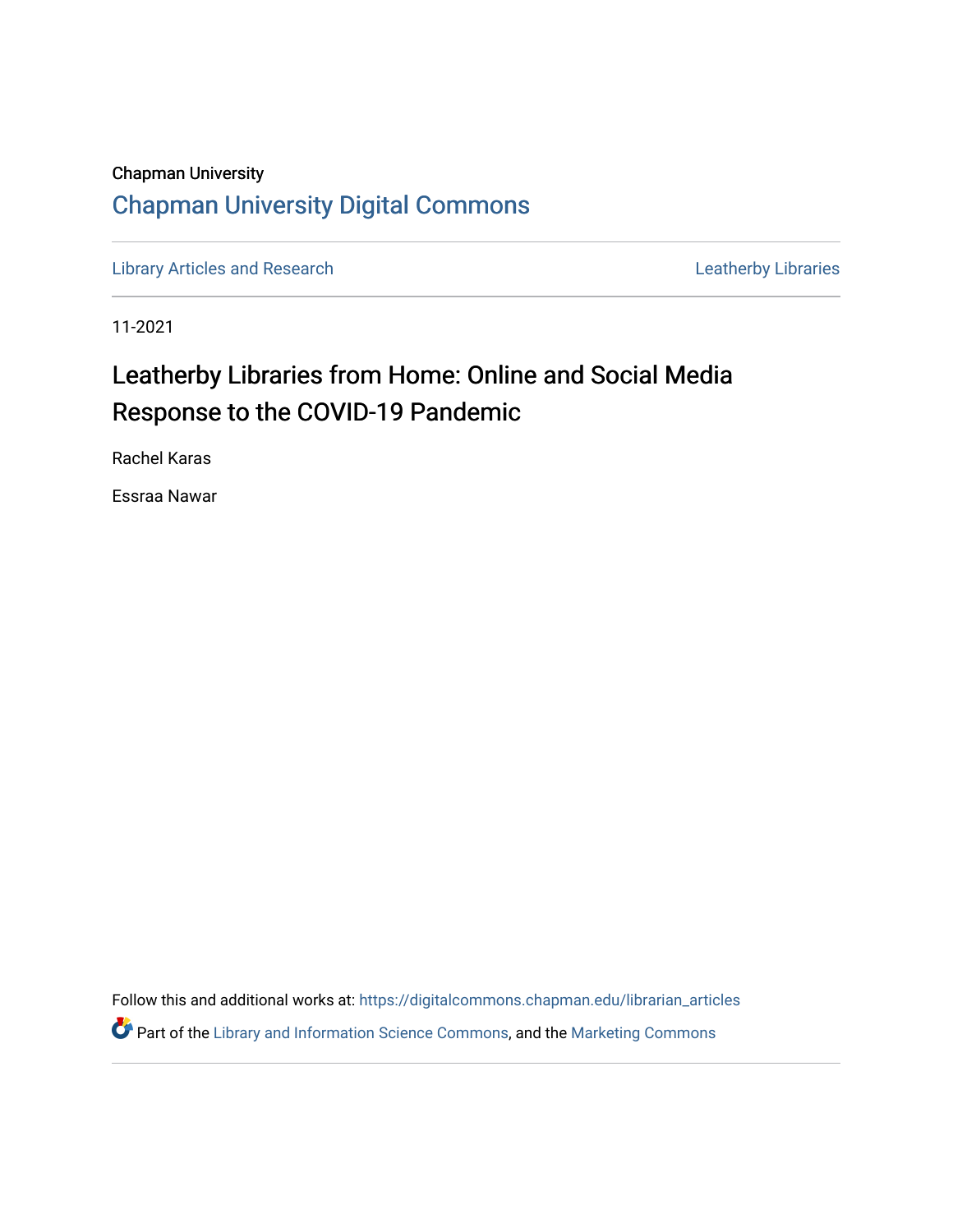### Leatherby Libraries from Home: Online and Social Media Response to the COVID-19 Pandemic

#### **Comments**

This article was originally published in [Marketing Libraries Journal](https://journal.marketinglibraries.org/11_MLJv5i2/), volume 5, issue 2, in 2021.

This scholarship is part of the [Chapman University COVID-19 Archives](https://digitalcommons.chapman.edu/covid-19_archives/).

#### Creative Commons License

 $\bigcirc$  0.00

This work is licensed under a [Creative Commons Attribution-Noncommercial-Share Alike 4.0 License](https://creativecommons.org/licenses/by-nc-sa/4.0/).

Copyright The authors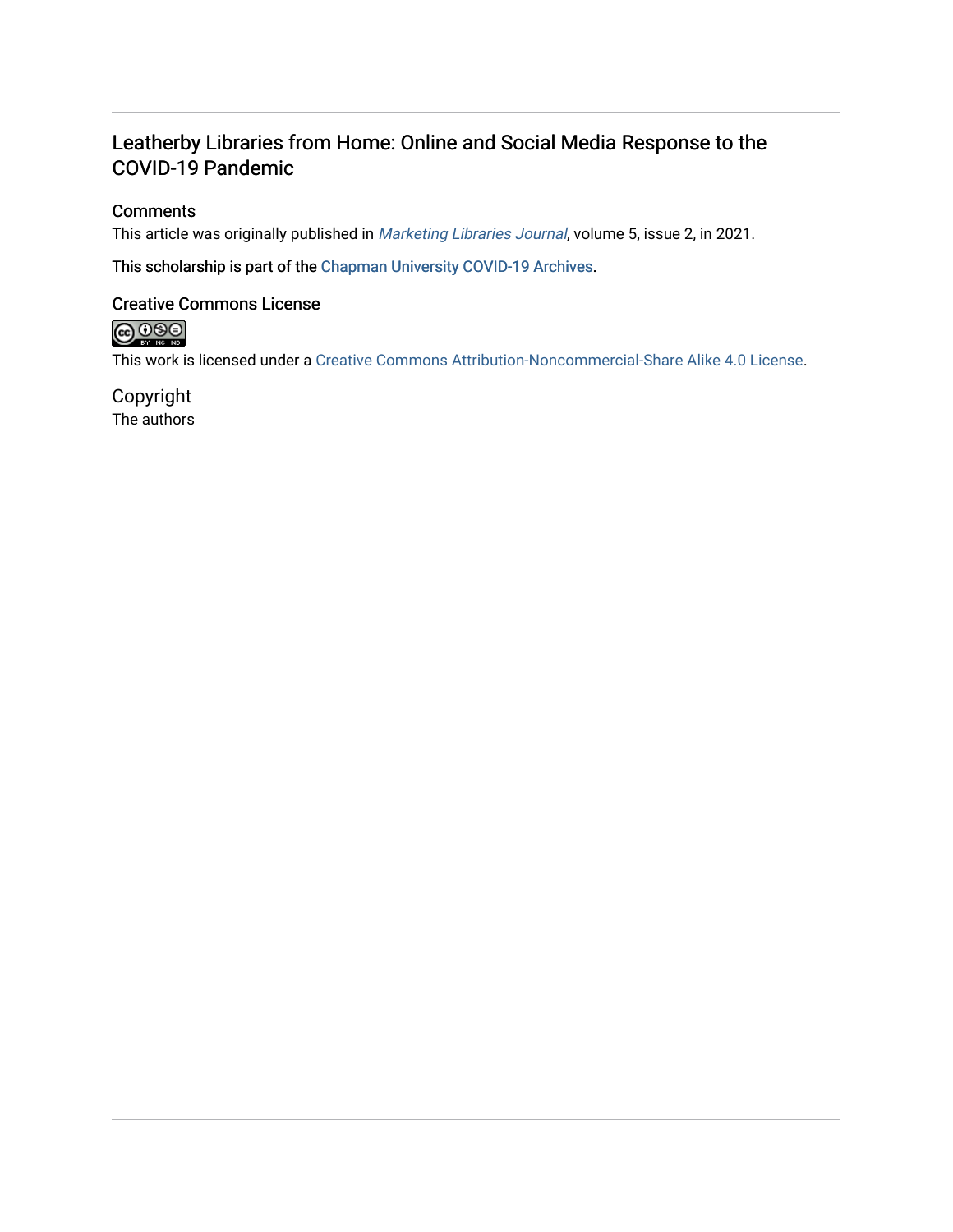# *From the Trenches*

# $\mathcal{L}_\text{max}$  , and the contract of the contract of the contract of the contract of the contract of the contract of the contract of the contract of the contract of the contract of the contract of the contract of the contr **Leatherby Libraries from Home: Online and Social Media Response to the COVID-19 Pandemic**

### **Rachel Karas**

Library Events and External Relations Assistant Chapman University

## **Essraa Nawar**

Head of Library Development and Marketing Chapman University

*Abstract:* Starting March 11, 2020, the day that Chapman University announced that classes would transition immediately to remote in response to the COVID-19 pandemic, the Leatherby Libraries dramatically shifted its marketing strategy and the use of social media to communicate with the student body, faculty, staff, and other community member followers. The Leatherby Libraries used social media during the COVID-19 crisis as both a means of communicating urgent messages to its patrons and also as a tool for engaging community members in the absence of traditional library tours, events, and exhibits.

*Keywords*: Social media, blog, assessment, newsletter, case study

### **Introduction**

Chapman University is a mid-sized university in Orange County, California, rapidly moving up in rankings. The university recently achieved R2 status and its first inclusion on the U.S. News and World Report National Universities list, tied at  $\#124$ .<sup>1</sup> Current enrollment numbers show just over 10,000 students, around 75% of which are undergraduates. The main campus is in Orange, California, and a smaller campus in nearby Irvine supports the various health science programs. The Leatherby Libraries supports both of

<sup>1</sup> <https://www.chapman.edu/about/facts-and-rankings/index.aspx>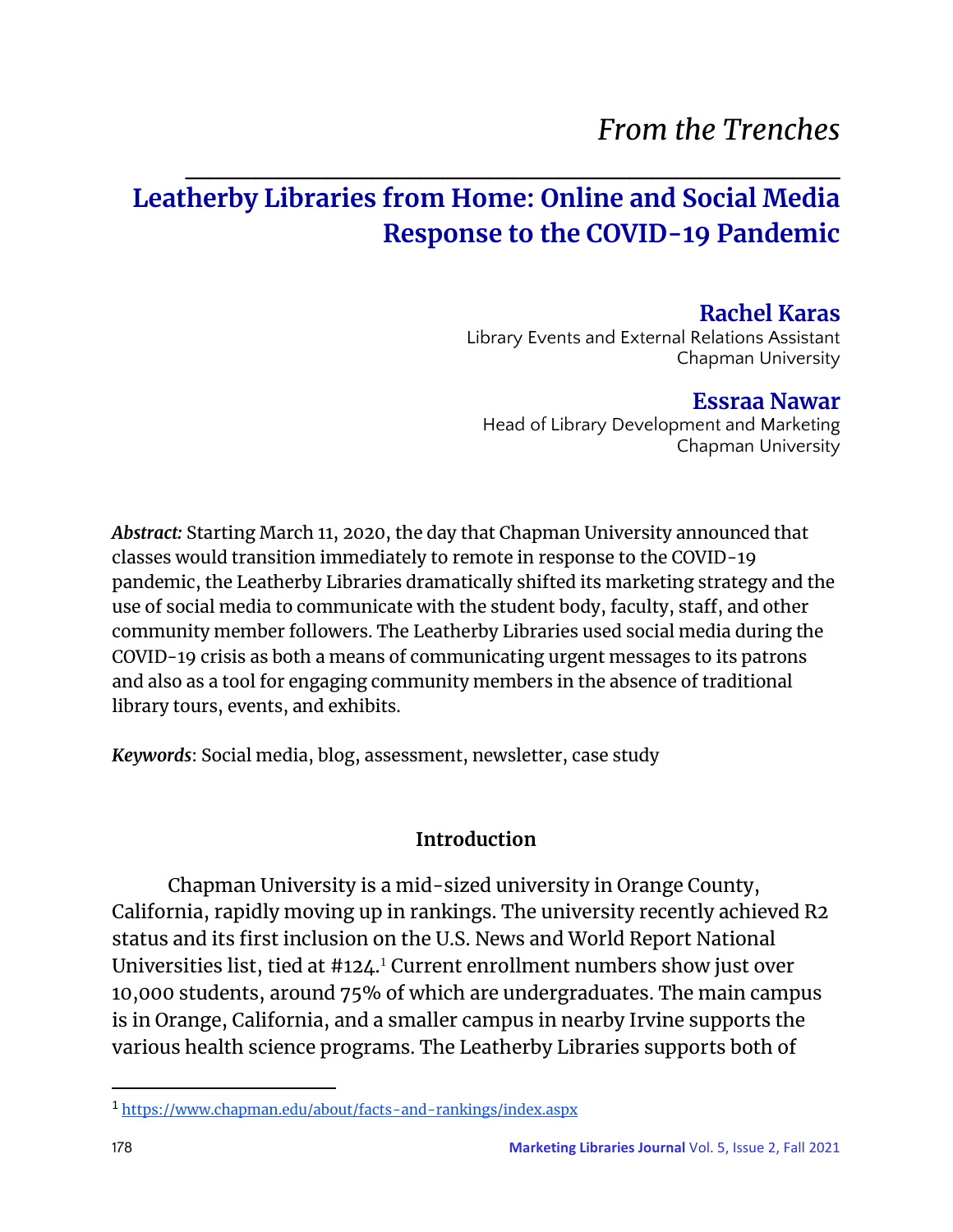these physical campuses, as well as the affiliated Brandman University. Although the Leatherby Libraries is a singular entity contained in one building (other than the Health Sciences Study Commons on the Irvine campus), it is comprised of nine libraries, separated by subject.<sup>2</sup> These libraries, along with several archives, classrooms, study spaces, and offices, take up the five floors of a building in the center of the Orange campus. In 2019, its total gate count was 1,226,552. In addition to students and faculty, many of the people walking through the doors of the Leatherby Libraries are community members visiting one of the archives or attending library programming. In 2019, the library held nine events and 25 displays and exhibits, all open to the public.

The Leatherby Libraries plays an integral role in Chapman University's teaching, learning, and research. The library's vision and mission statements reinforce the library's increasing leadership role in the life and culture of the campus and community.<sup>3</sup> Back when many administrators and staff at Chapman and the Leatherby Libraries were not used to hearing the words "marketing" and "library" in the same sentence, the Leatherby Libraries launched its first marketing and outreach strategy in 2012. Since then, the Development and Communications team has been adamant to pursue a certain process in the promotion of its activities and resources; to complement the library's strategic plan; and to assist the library's and university's faculty and staff in understanding the tactics, strategy, and procedures related to the marketing of its events, activities, resources, and awards. Out of the 42 librarians and other staff employed by the Leatherby Libraries, only two serve on the Development and Communications team: the library development coordinator and the library events and external relations assistant, although the dean and other senior librarians have input and give approval on all marketing and promotional projects. The team has been active on a variety of platforms: the Leatherby Libraries blog, a couple of social media platforms, as well as the Leatherby Libraries website, newsletter, and various brochures and pamphlets.

The Leatherby Libraries Facebook account has been active since March 2011 and the Instagram account since August 2017. Typically, these accounts are used throughout the academic year and summer to promote upcoming

<sup>2</sup> <https://www.chapman.edu/library/libraries-collections-and-archives/libraries.aspx>

<sup>3</sup> <https://www.chapman.edu/library/about/mission-vision-values.aspx>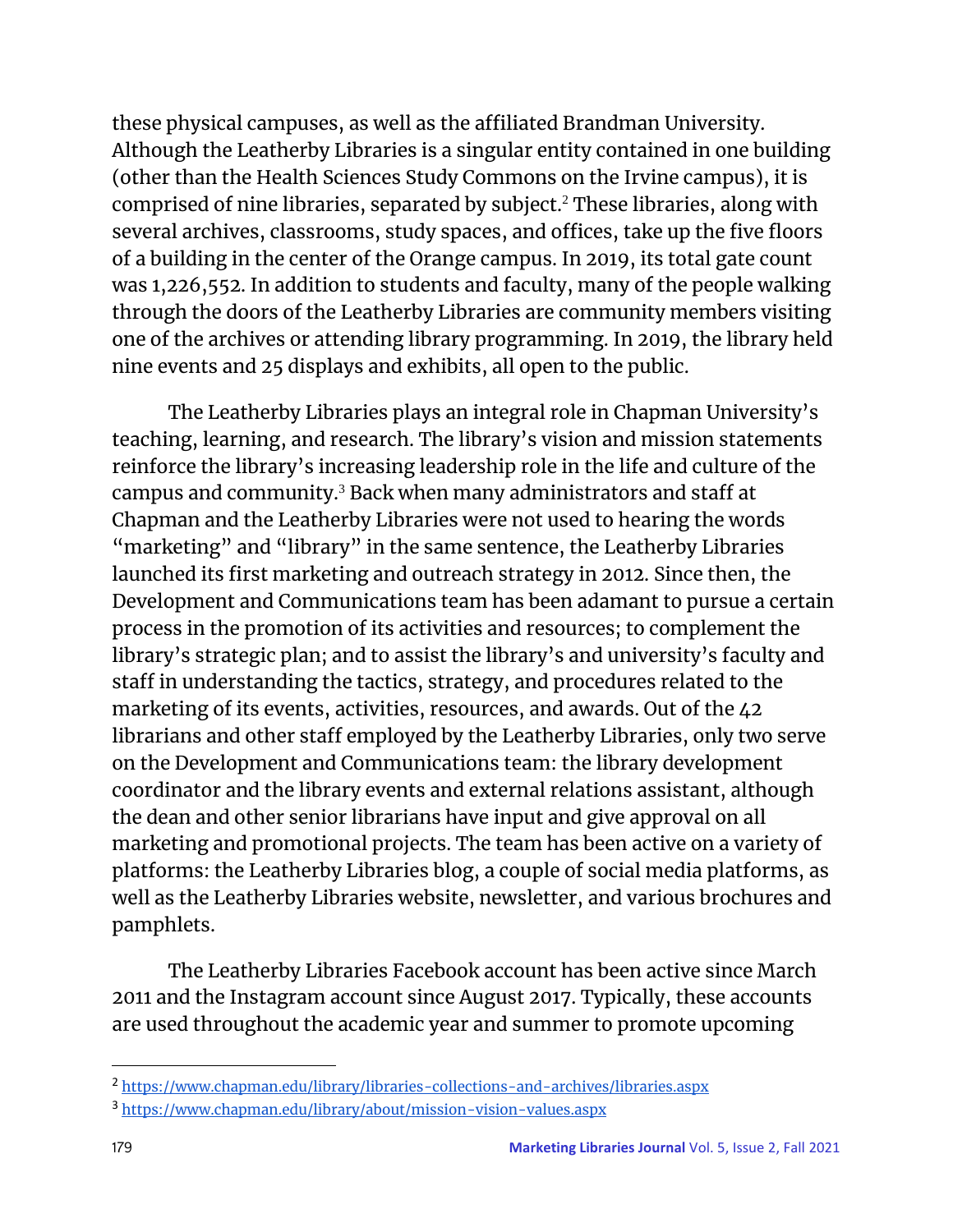library events, share selections from library exhibits, and spread other library news. As of February 23, 2021, the Leatherby Libraries Facebook page has 950 followers. The Leatherby Libraries Facebook followers skew a little older than the typical college student. The Leatherby Libraries Instagram page has 416 followers, more of whom are in the traditional college student age range than any other. Between April 1, 2020, and February 23, 2021, the Leatherby Libraries blog had a total of 20,953 visitors, with over half between the ages of 18 and 34. Across all three platforms, approximately one third or more of the followers are from Orange County. See Table 1 for a more detailed analysis of followers per platform.

Prior to March 2020, posts were made to each social media account less frequently. Starting March 11, 2020, the day that Chapman University announced that classes would be transitioning immediately to remote in response to the COVID-19 pandemic, the Leatherby Libraries dramatically shifted its marketing strategy and the use of social media to communicate with the student body, faculty, staff, and other community member followers. This shift began with the *Learning and Teaching Remotely* series, then moved to videos from the dean, interviews with the librarians as they began to work from home, and a new and more consistent social media series titled *Leatherby Libraries from Home*. The Leatherby Libraries used social media during the COVID-19 crisis as both a means of communicating urgent messages to its patrons and also as a tool for engaging community members in the absence of traditional library tours, events, and exhibits.

### **Literature Review**

 Research on the use of social media by libraries, particularly academic libraries, is still relatively new and rare. Although Facebook has existed since 2004, Pages for Businesses (under which umbrella libraries fall) have been available only since 2007. Instagram, a photo-sharing social media channel under Facebook's ownership since 2012, launched in late 2010 and has never restricted usership to individuals, as Facebook did in its early days. Early studies into the use of social media by libraries, Facebook in particular, revealed that "both library directors and members of the public did not think that libraries should include social networking roles in their services" (Aharony, 2012, p. 360). Scholars and librarians urged library staff to overcome these initial reservations as the landscape of social media changed,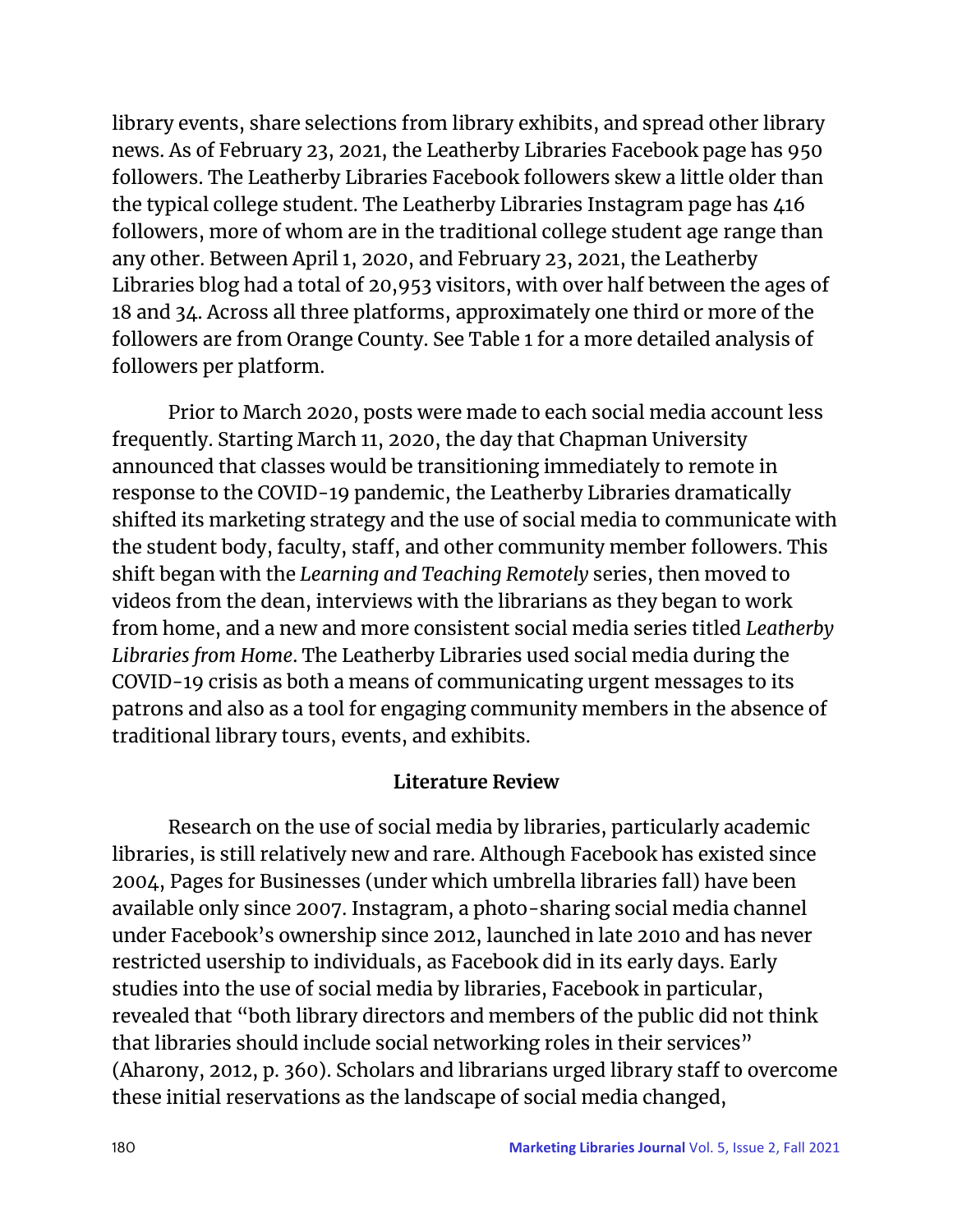recommending that some library staff be devoted to maintaining their library's social media pages, for the purposes of sharing information about library services, collections, and events. Debra Lucas-Alfieri has argued in particular that, as "custodians of information," it is particularly critical that librarians keep up with 21<sup>st</sup>-century technology, including social media, to represent themselves as custodians of 21st-century information, and thus useful for 21<sup>st</sup>-century students and other patrons (Lucas-Alfieri, 2015, p. 2). This is especially crucial for academic libraries, as a 2019 Pew study revealed that 76% and 75% of people between the ages of 18-24 used Facebook and Instagram, respectively (Perrin and Anderson, 2019). More recent studies bear out this information as well, and the importance of university libraries using social media to reach students. For example, Howard et al., found in 2018 that students overwhelmingly believed university libraries should be on Facebook, primarily to share content related to library logistics and campus-wide information and events (Howard et al., 2018, pp. 14–15). Cheng et al. and Doney et al. agree that both Facebook and Instagram are crucial channels through which university libraries should connect to their students and faculty, though both underscore the fact that certain content (crowdsourcing, visually engaging) is far more likely to connect with the target audiences (Cheng et al., 2020, p. 6; Doney et al., 2020, p. 8). Ability to reach students on the platforms they use on a daily basis (or, as Lucas-Alfieri describes social networking sites, students' "preferred social spheres") helps academic libraries ensure that a wider audience learns about library offerings (Lucas-Alfieri, 2015, p. 72). Building on this, Jeanne M. Persuit writes of the ethical implications of social media and marketing, stating that social media can serve as a modern form of bearing witness, especially important to online audiences in times of crisis (Persuit, 2013).

 Persuit writes about the importance of social media use during periods of what Coombs and Holladay term *paracrisis*, "a publicly visible crisis threat that charges an organization with irresponsible or unethical behavior" (Persuit, 2013, p. 83; Coombs and Holladay, 2012). Persuit posits that organizations can best respond to moments of paracrisis by using social media to be where the action is, be there before the paracrisis appears, and be redundant and widespread (Persuit, 2013). While Persuit writes about this strategy in terms of responding to paracrisis, others who have written about the use of social media for crisis communication concur that these three core themes—attentiveness,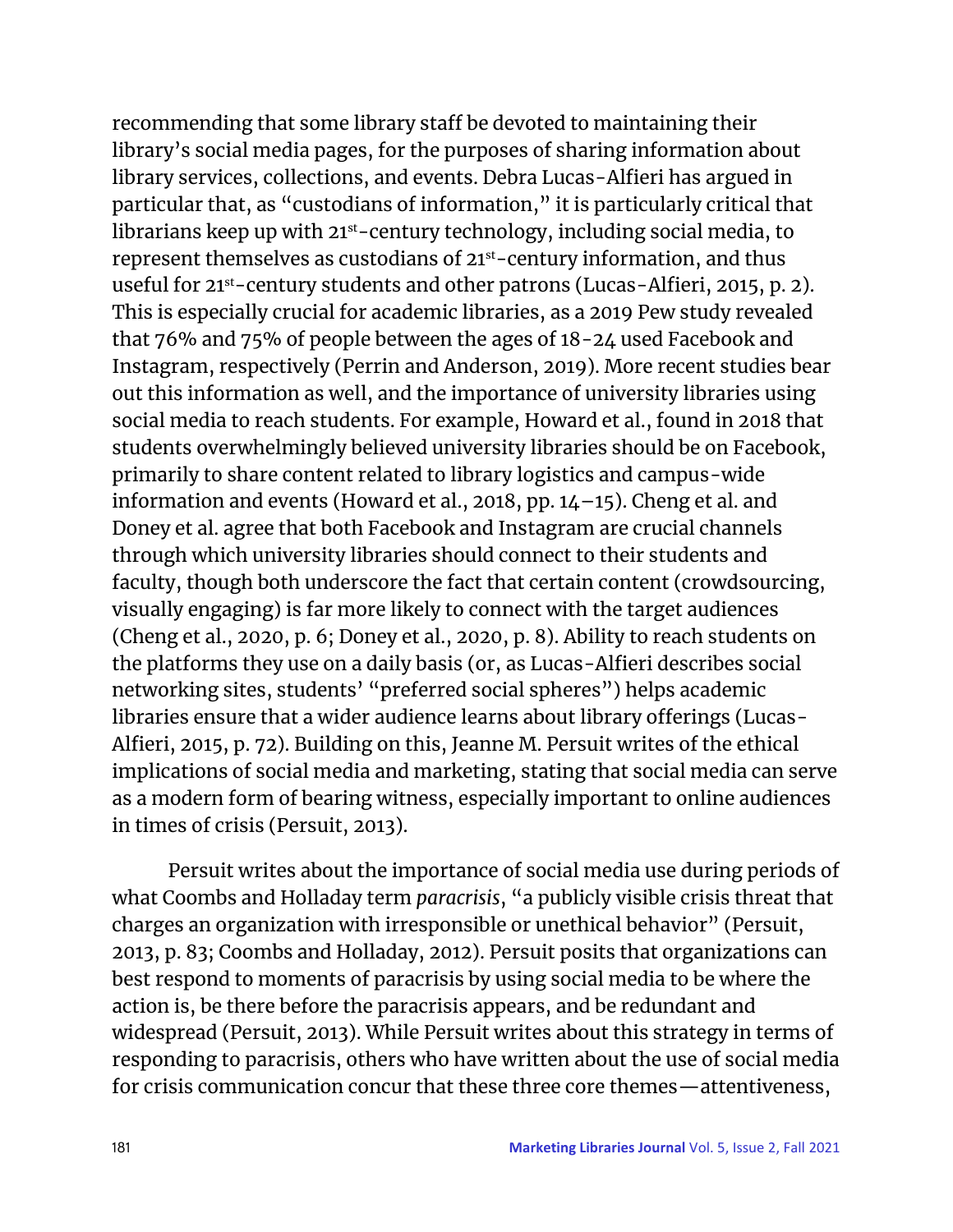timeliness, and repetition—are all helpful for moments of community crisis, as well. Chizwina et al. point to the many ways in which social media can be ideal for crisis communication and cover gaps that traditional news media cannot. These include both the capacity for frequent, up-to-the-minute updates and interactivity, which allows community members to communicate with each other and feel connection and solidarity in the midst of a crisis (Chizwina et al., 2017). Hagen et al. point to the benefit of social media posts reaching "boundary spanners" — "those who connect diverse communities that would not otherwise be connected" — who can then widely disseminate these posts to their friends and followers (Hagen et al., 2018, 537). Cheng et al. emphasize this as well, pointing to the ways in which "[c]ontent of social media can also contribute to the marketing of libraries as users can be attracted and connected through the information, which may create a sense of belonging to the libraries" (Cheng et al., 2020, p. 6). Although social media is still perceived by many in the library field to be relatively new, it offers a strong set of tools for libraries, particularly academic libraries, to market themselves and to manage crisis communications. It was a natural progression, therefore, for the Leatherby Libraries to use social media as a tool to both market itself and communicate effectively and speedily with its audiences during the first six months of the COVID-19 pandemic crisis.

## **Crisis Communication: Promoting the Libraries During the COVID-19 Pandemic**

Libraries around the world struggled and continue to grapple with shutdowns during the pandemic. As of mid-December 2020, some public and academic libraries are still offering curbside services and others have opted to completely offer remote services. As a team, our primary focus was to continue to provide excellent service and access to a myriad of online and remote services, as well as to increase our virtual offerings, which include Zoom library instruction, individual research consultations, and bibliographic information literacy sessions. Our goal was to organically shift our welldeveloped marketing strategy from the physical to the virtual world.

 Our team collaborated in preparing messages around the following topics:

Reopening and closure announcements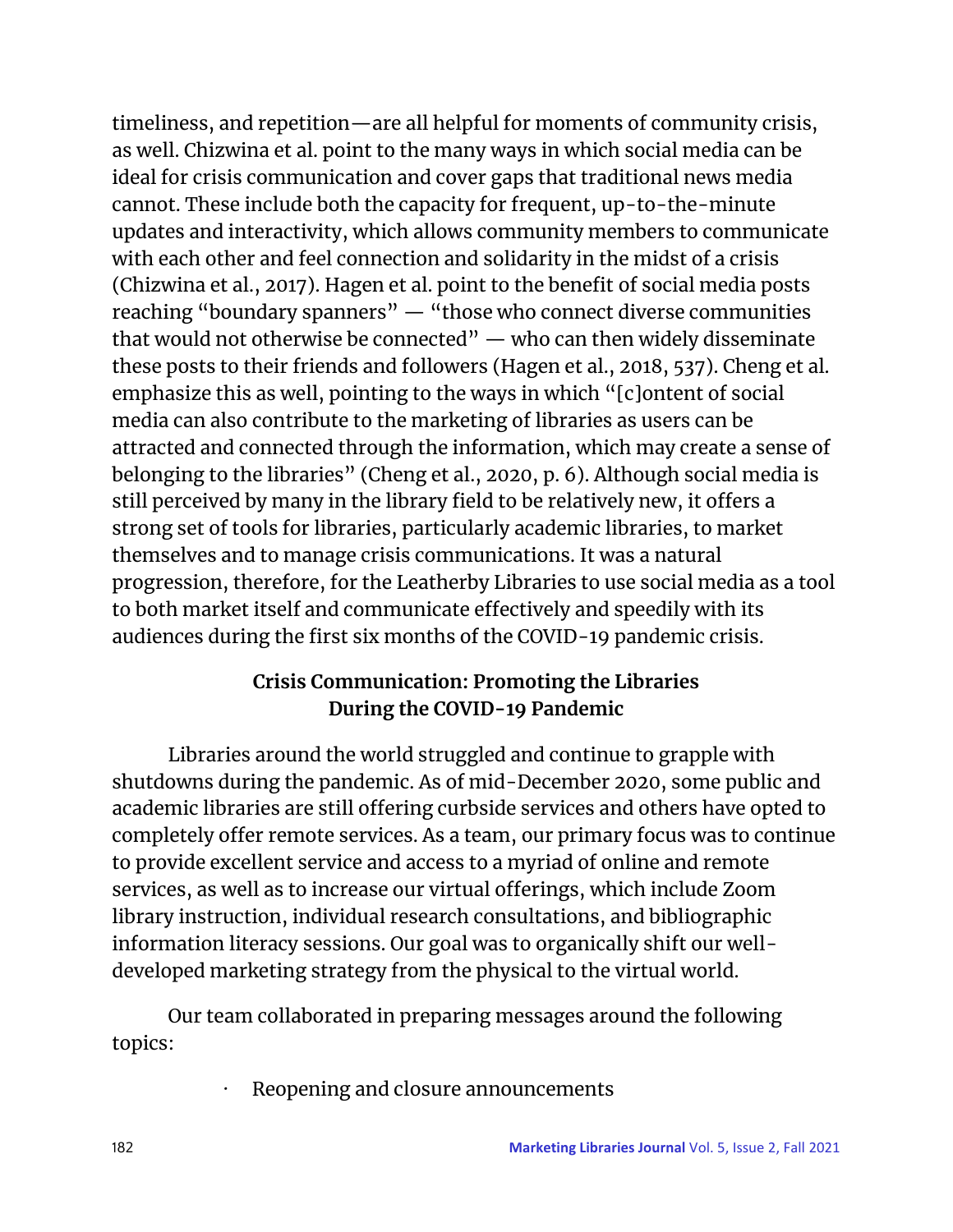- · Curbside and pick-up services
- · Changes in processes, rules, and deadlines
- · Changes in any health and safety protocols
- · Uplifting news about major accomplishments by librarians and library staff

New databases and resources, especially ones that focused on social justice

## **Communication and Engagement with Online Audience**

Since the announcement on March 11, 2020, that all instruction at Chapman University would be virtual, the Leatherby Libraries made a commitment to stay connected to its various constituents through its blog, email newsletter, and social media accounts on Facebook and Instagram. The Leatherby Libraries' primary goals were to ensure that all of its patrons, especially students and faculty, were aware of library resources available remotely and to foster a sense of community and engagement between the library and its audience despite the physical distance.

Communicating to patrons the resources that were available remotely was the first priority of the Leatherby Libraries at the beginning of the crisis. Modeling a page after the UC Irvine Library's website,4 the Leatherby Libraries . created its own Remote Teaching and Resources page<sup>5</sup> on its blog. The page outlined the ways in which students and faculty can communicate directly with librarians and the Reference Desk using email, phone, or webchat and highlighted online resources helpful for research, such as online databases, LibGuides, and Digital Commons. Since its publication on March 18, 2020, this list of resources has been shared and reshared repeatedly, both by the Leatherby Libraries itself on social media posts, emails, and other blog posts, and by other campus departments and programs, including the biweekly university president email to all faculty and staff. Additionally, librarians created a LibGuide for Online Teaching and Learning,<sup>6</sup> and the coordinator of Scholarly Communications and Electronic Resources compiled, in two different blog posts, lists of databases and other online resources, such as film

<sup>4</sup> <https://www.lib.uci.edu/uci-library-services-available-covid-19-response>

<sup>5</sup> <https://blogs.chapman.edu/library/2020/03/18/leatherby-libraries-remote-resources/>

<sup>6</sup> [https://chapman.libguides.com/online\\_teaching](https://chapman.libguides.com/online_teaching)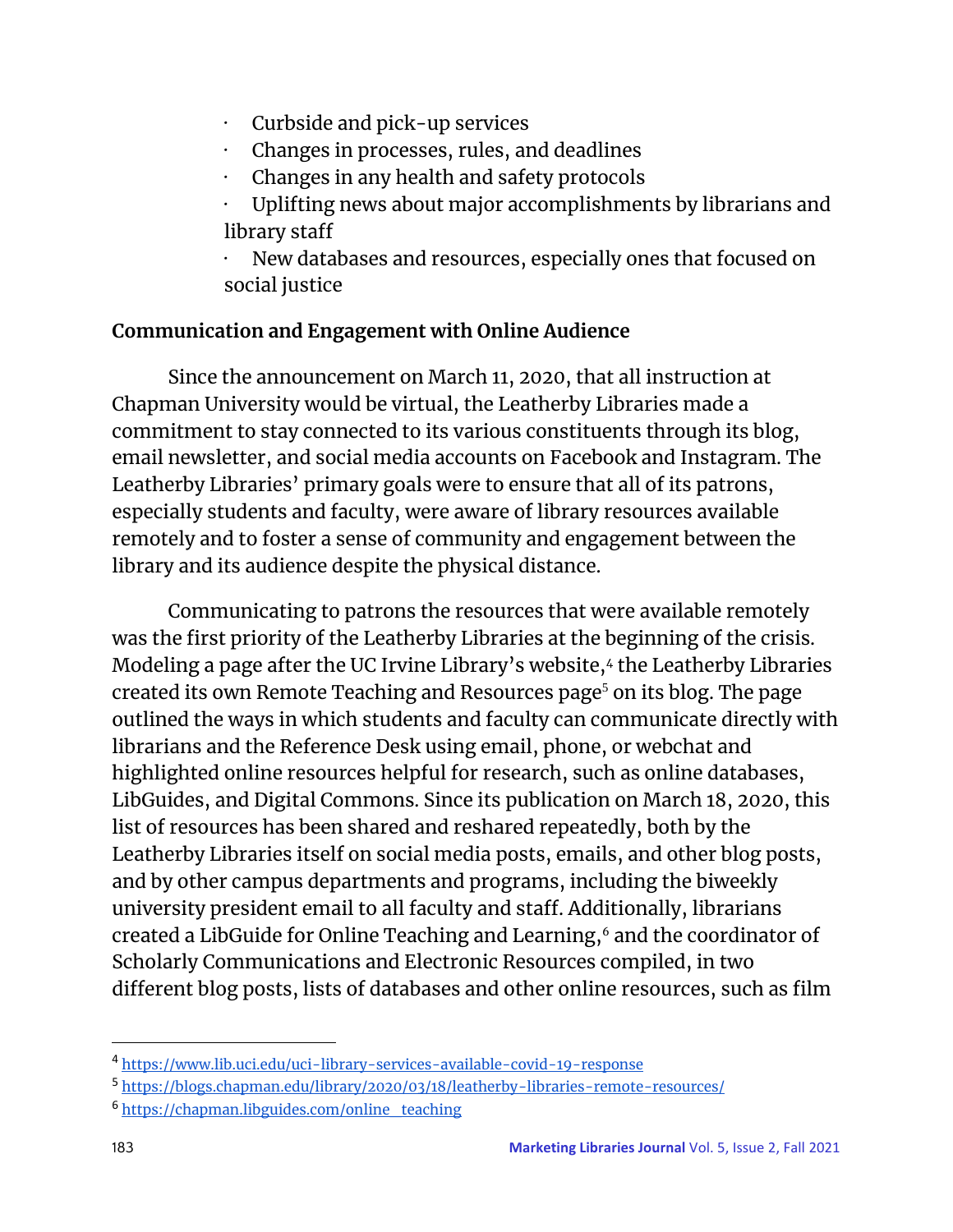streaming services like Kanopy, that allowed researchers to access a wider range of titles.<sup>7</sup> In addition to sharing these resources on the blog and social media channels, the Leatherby Libraries requested that the materials be shared with all students and faculty in a series of campus-wide emails sent by the Provost's Office and the Dean of Students.

Fostering a sense of community and engagement with the library's audience, despite the physical distance, has been the long-term goal in the Leatherby Libraries online strategy during the COVID-19 pandemic. This has taken two primary forms: a new social media series called *Leatherby Libraries from Home*, and a three-part blog series: Leatherby Librarians at Home,<sup>8</sup> Leatherby Libraries Students from Home,<sup>9</sup> and Leatherby Libraries Staff at Home.<sup>10</sup> These blog posts, which were posted on a regular basis from April 6 to June 11, 2020, interviewed librarians, library student employees, and library staff in conversations meant to make readers feel a personal connection to the Leatherby Libraries. Librarians, students, and staff were encouraged to send in pictures from their home workspaces and to give friendly, casual answers to the interview questions.

To help students feel like the Leatherby Libraries was there to support them and understood what they were experiencing, all librarians and staff were asked the following questions:

> 1. What has been the most challenging aspect for you of working from home so far, and how did you overcome it?

2. What is your favorite remote resource for students and/or faculty?

3. What book(s) have you been reading recently?

4. What is the most interesting change you've made to how you do your job in the past few weeks?

5. What is your number one piece of advice for students learning remotely and/or faculty teaching remotely right now?

<sup>7</sup> [https://blogs.chapman.edu/library/2020/03/19/new-and-expanded-library-resources-for-](https://blogs.chapman.edu/library/2020/03/19/new-and-expanded-library-resources-for-online-teaching/) online[teaching/](https://blogs.chapman.edu/library/2020/03/19/new-and-expanded-library-resources-for-online-teaching/)[;](https://blogs.chapman.edu/library/2020/03/23/new-and-expanded-library-resources-available-to-alumni-and-the-public/) [https://blogs.chapman.edu/library/2020/03/23/new-and-expanded-library-](https://blogs.chapman.edu/library/2020/03/23/new-and-expanded-library-resources-available-to-alumni-and-the-public/) [resources](https://blogs.chapman.edu/library/2020/03/23/new-and-expanded-library-resources-available-to-alumni-and-the-public/)[available-to-alumni-and-the-public/](https://blogs.chapman.edu/library/2020/03/23/new-and-expanded-library-resources-available-to-alumni-and-the-public/)

<sup>8</sup> <https://blogs.chapman.edu/library/category/leatherby-librarians-at-home/>

<sup>9</sup> <https://blogs.chapman.edu/library/category/leatherby-students-from-home/>

<sup>10</sup> <https://blogs.chapman.edu/library/category/leatherby-libraries-staff-at-home/>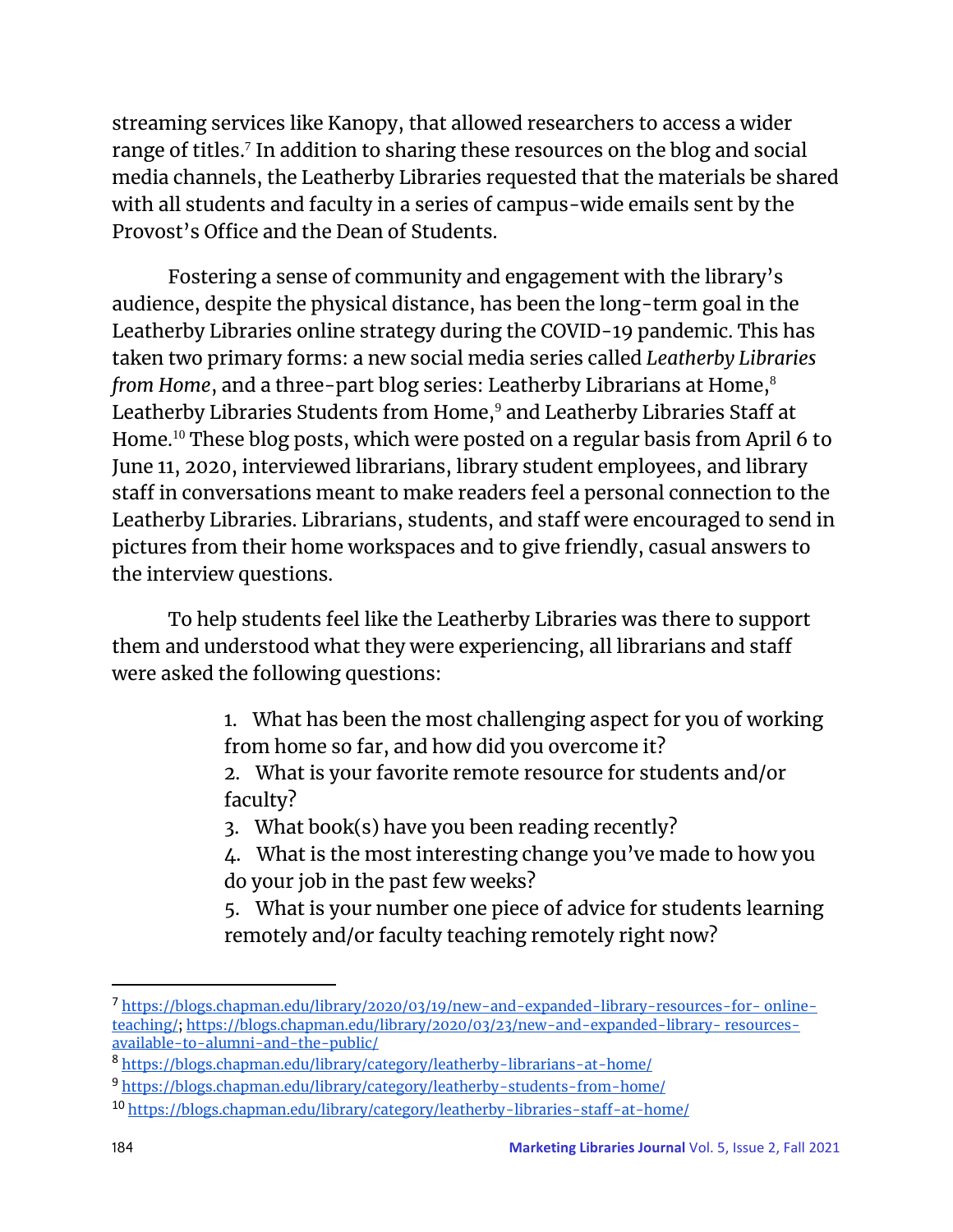Student employees were asked a similar set of questions, again with the goal of establishing that the people at the Leatherby Libraries are relatable and accessible to Chapman University students. These questions were as follows:

> 1. What has been the most challenging aspect for you of studying from home so far, and how did you overcome it?

2. What do you miss most about coming in to work at the Leatherby Libraries?

3. What book(s) have you been reading recently?

4. What remote resource(s) from the Leatherby Libraries have you been using the most while you study from home?

5. What is your number one piece of advice for other students learning remotely right now?

Over the course of the two months that this series ran, a total of eighteen blog posts were created: ten in the Leatherby Librarians at Home series, five in the student series, and three in the staff series.

 All Leatherby Libraries blog posts are shared immediately after publication on the library's Facebook and Instagram accounts. Every Monday, the past week's blog posts are summarized in an internal email to all librarians and staff, the advancement team, the Information Services and Technology department, and to two members of the Chapman Strategic Marketing and Communications team who will occasionally reshare the blog posts on the Chapman Newsroom site, giving the content a much wider audience.

 Reception on social media to this series was noticeable and positive. On Facebook, all "Leatherby [Blank] at/from Home" posts received an average engagement of 10.2 per post. In comparison, over the months of April, May, and June, the Leatherby Libraries Facebook page had an engagement average of 6.8 per post. However, there was virtually no preference for these posts on the Leatherby Libraries Instagram page, where these posts averaged 10.3 likes per post, and where the average likes per post for that three-month period was 10.7. This is perhaps attributable to the fact that Facebook posts are more easily shareable than Instagram posts, and that several of the subjects of the interviews reshared their interview posts on Facebook. For example, librarian Essraa Nawar, who was the subject of the final post in the series, shared her post, which received only one "love" reaction on the original post, but received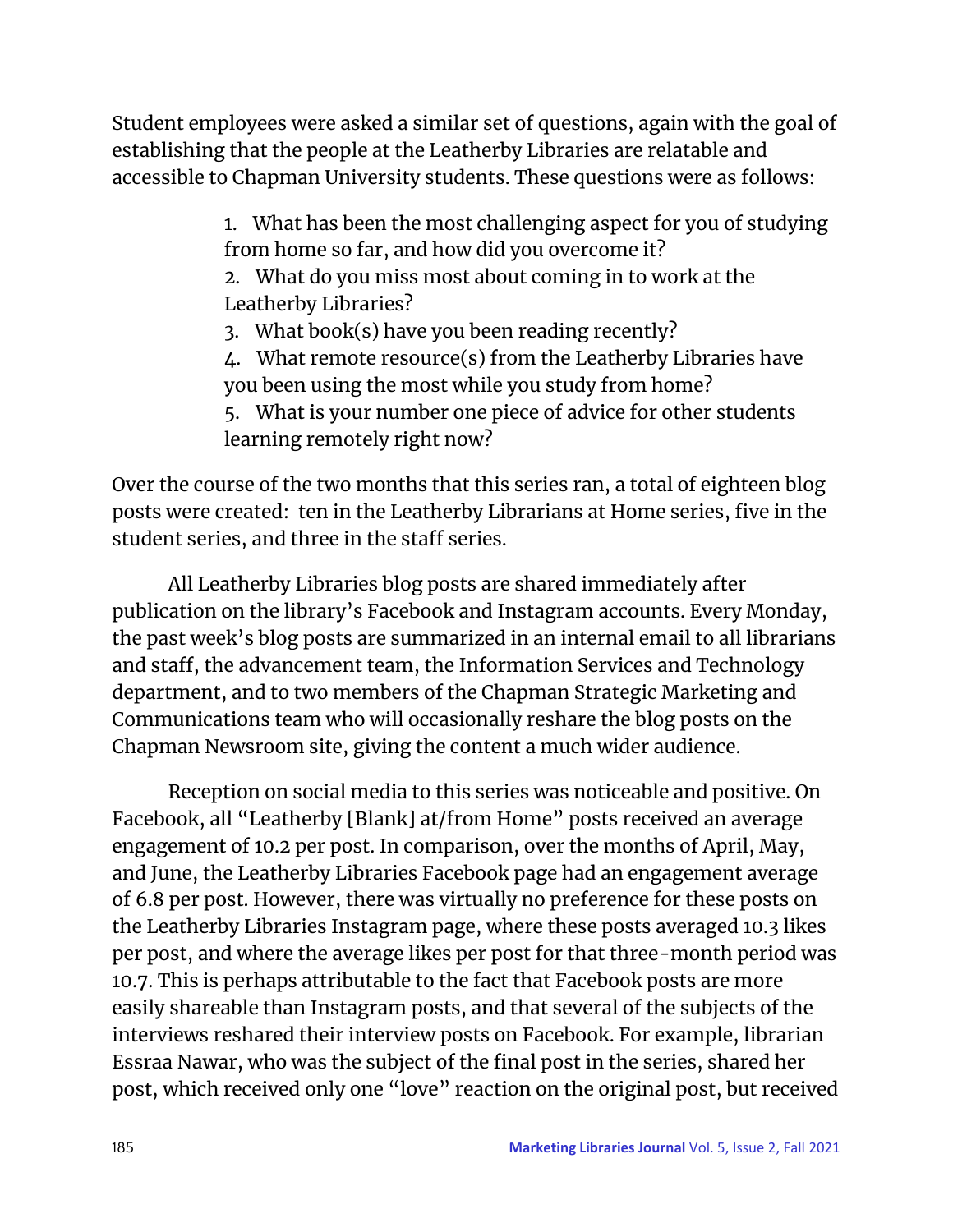ten likes and two love reactions on its shares (Figure 1). See Table 2 for a detailed breakdown of the engagement with the posts on Facebook and Instagram.

 Over the span of the ten weeks during which these posts were published to the Leatherby Libraries blog, they ranged from 10<sup>th</sup> to 55<sup>th</sup> place in popularity on the blog, as sorted by unique pageviews, with an average of 39.2 pageviews per post. The most popular post, according to pageviews, was the very first one in the series, interviewing librarian Annie Tang, with 73 unique pageviews. In contrast, the average number of unique pageviews for the five most popular blog posts during that period of time was 670, with the majority of those pageviews occurring on the two most popular posts: a post made in early April 2020 announcing the creation of Zoom background images of the Leatherby Libraries (1,033 pageviews), and the Remote Resources page mentioned above (1,007 pageviews). In total, the posts in the new series received 10.7% of the total unique pageviews between April 6 and June 11, 2020.

 Overall, the "Leatherby [Blank] at/from Home" blog posts were moderately successful at engaging the audience and fostering a sense of community. On the blog itself, they performed relatively well, although well below the average of the top five posts. When posted to Facebook, they performed above average. When posted to Instagram, however, their performance matched the average post performance for Instagram during the period of time measured. Additionally, the lack of comments reveals an overall lack of engagement. While the above average performance on Facebook suggests engagement, it is entirely possible that the likes, clicks, and shares were motivated by friends of the subjects of the interviews clicking to show support for their friends, but not necessarily engaging with the interviews themselves. Based on the trends in the pageviews, likes, and engagements with the posts, with the very first post receiving the most pageviews and most likes on Instagram, it is possible that audience members lost interest in the series after a given period of time. The number of pageviews on the last post in the series (25, coming in above only three other posts) supports this idea. From the period studied, the Leatherby Libraries Facebook page experienced a net loss of two followers.

### **Changes to Social Media Planning**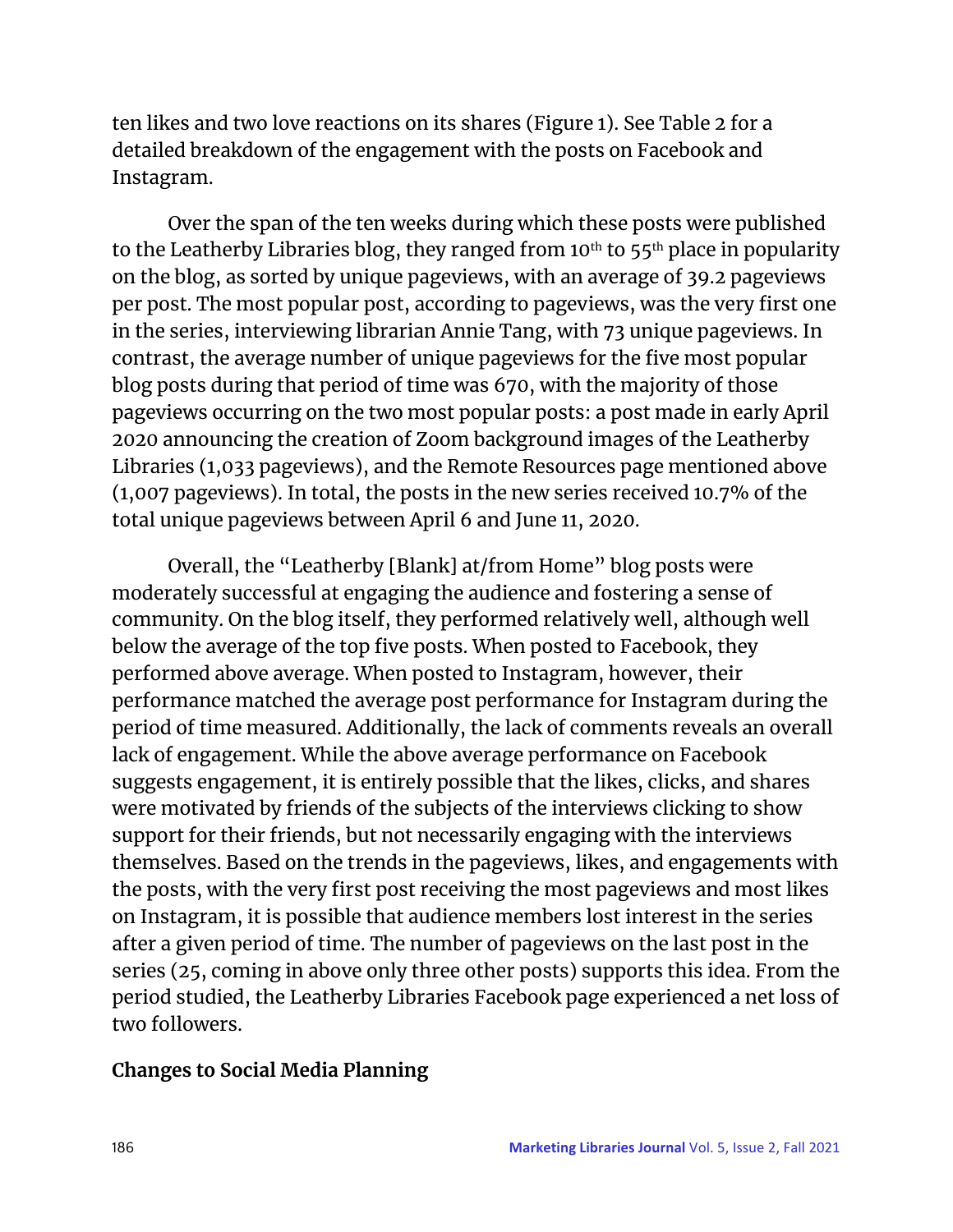In addition to sharing the blog series mentioned above, the Leatherby Libraries social media accounts have been focused since early April 2020 on a new series, titled *Leatherby Libraries from Home*. The series is shared on both Facebook and Instagram. Each post contains one or more images from the Leatherby Libraries archives. These images are usually found on the Chapman University Digital Commons, but a few have been sourced from other photo archives.

 *Leatherby Libraries from Home* aims to help the library's social media audience feel connected with the library's collections, even when they are not physically available. Because students are often unaware of all that the Leatherby Libraries holds in its Special Collections and Archives, the series has the added benefit of making those students and other followers aware of materials they would not have known to look for when on campus, as well as sharing images that are available only digitally. Each post is shared to Facebook and Instagram with a brief summary of the image, why it is being shared on that given day (if relevant), and any other necessary context. Occasionally, the captions will also include a question intended to encourage engagement and comments. For instance, a post featuring an aerial image of the Chapman University campus from 1995 was posted with the caption, "We're missing campus as much as you are, Panthers. So today's Leatherby Libraries from Home is a great aerial photograph of the Chapman University campus, along with parts of Orange, taken in 1995. Can you spot your favorite campus buildings?"<sup>11</sup> Given the findings of Doney et al. regarding the popularity of crowdsourcing posts on Instagram, the use of these types of comments has increased in recent months (Doney et al., 2020, p. 9). Additionally, each post is tagged on Instagram with the hashtag #leatherbylibrariesfromhome, as well as any other hashtags relevant to the content of the image.

 Early in the series, which was announced on social media as well as the Leatherby Libraries blog, the Leatherby Libraries' social media coordinator reached out to all Leatherby Libraries librarians and staff, requesting that they submit to her any items in the collections that they found particularly noteworthy or "shareable." Early submissions included a letter from the Henri Temianka Archives written by the composer Dmitri Shostakovich, offering a

<sup>11</sup> <https://www.instagram.com/p/CBT31Eqh90g/>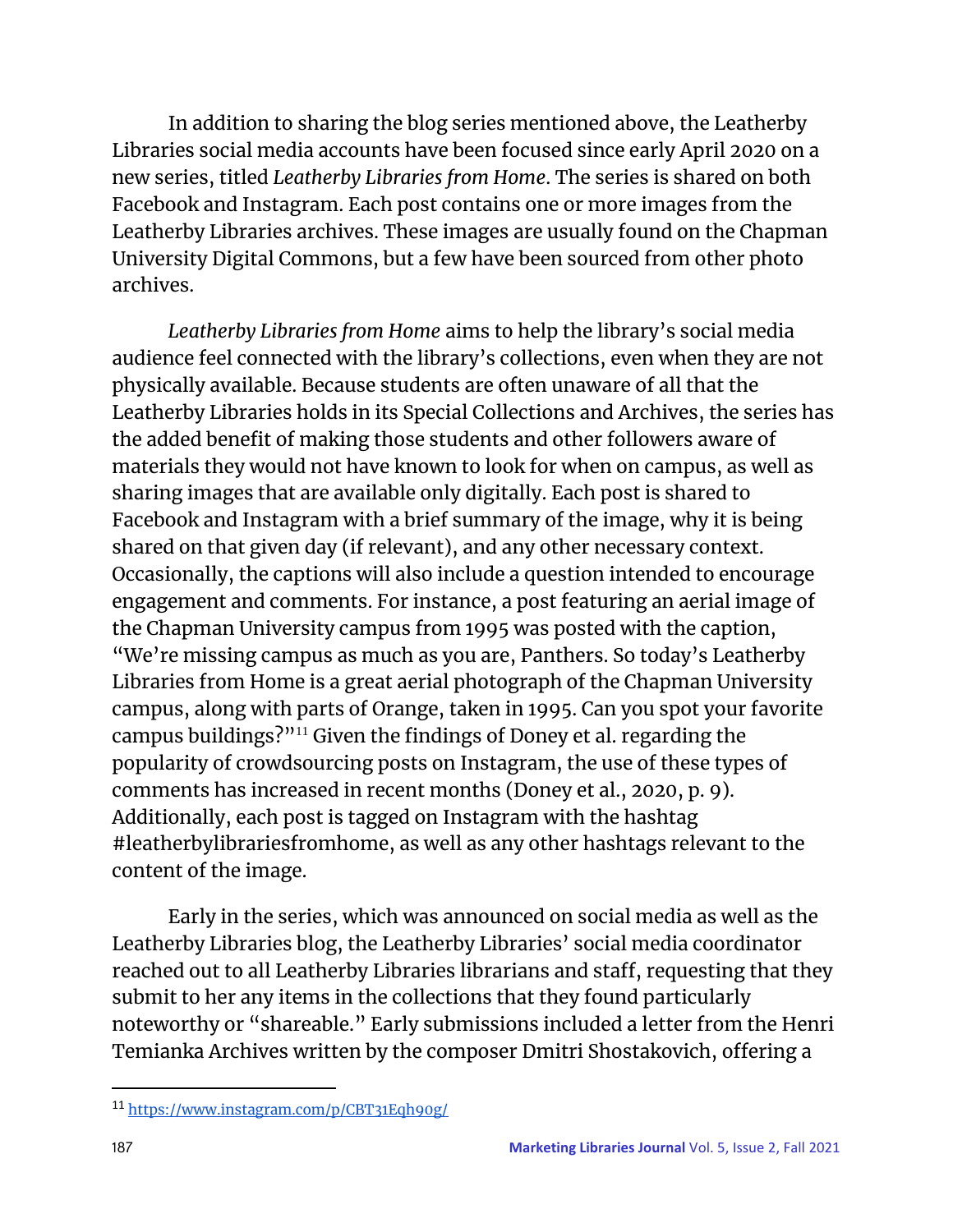detailed critique of a performance of one of his symphonies by a Temiankadirected orchestra, as well as a letter about local Orange, California, history. In addition to these early submissions, the coordinator of Special Collections and Archives has continued to submit items that are brought to her attention by researchers using the archives. Often these latter submissions are related to topical national conversations about race and equality, making them excellent content for engaging audiences online.

 In addition to accepting submissions, the primary strategy for determining what items to post each day has been to take an "On This Day" approach. Posts are often themed to noteworthy figures born on a certain date, historical events that took place on a given date, or holidays—both standard and silly, like National Ice Cream Sundae Day—that take place on a given date. In the cases where no famous birthdays, historical events, or holidays match up with what is held in the archives, the poster browses the collections to find an image that seems both worthy of sharing and likely to generate engagement and audience response. Given the large percentage of followers based in Orange County, priority is also given to images from the archives that focus on either campus history or Orange County/Southern California history more broadly.

 As of September 10, 2020, 107 posts had been made in the *Leatherby*  Libraries from Home series.<sup>12</sup> On Instagram, these posts have an average of 10.9 likes per post, with the most popular post, a 1924 cover of the magazine Film Fun, receiving 53 likes.<sup>13</sup> On Facebook, the posts have an average engagement of 6 per post, with the top-performing post, a celebration of the Muslim holiday Eid al-Adha, featuring a picture of pilgrims in their tent city outside Mecca, receiving a total of 56 engagements.<sup>14</sup> It is both notable and not particularly surprising that different posts perform differently on the different platforms. In general, the more vivid and visually interesting images, such as the *Film Fun* cover or an image of actress Ali McGraw adding her handprints to the sidewalk outside Grauman's Chinese Theatre in Los Angeles,<sup>15</sup> perform better on Instagram, which is a largely visual channel. Additionally, images

<sup>&</sup>lt;sup>12</sup> The series is ongoing, so this is being used as an arbitrary end date for the purposes of this article/case study.

<sup>13</sup> <https://www.instagram.com/p/CDj-JyZBEpx/>

<sup>14</sup> <https://www.facebook.com/LeatherbyLibraries/photos/a.141849759216898/3205867426148434/>

<sup>15</sup> <https://www.instagram.com/p/CAV8yfyhUqw/>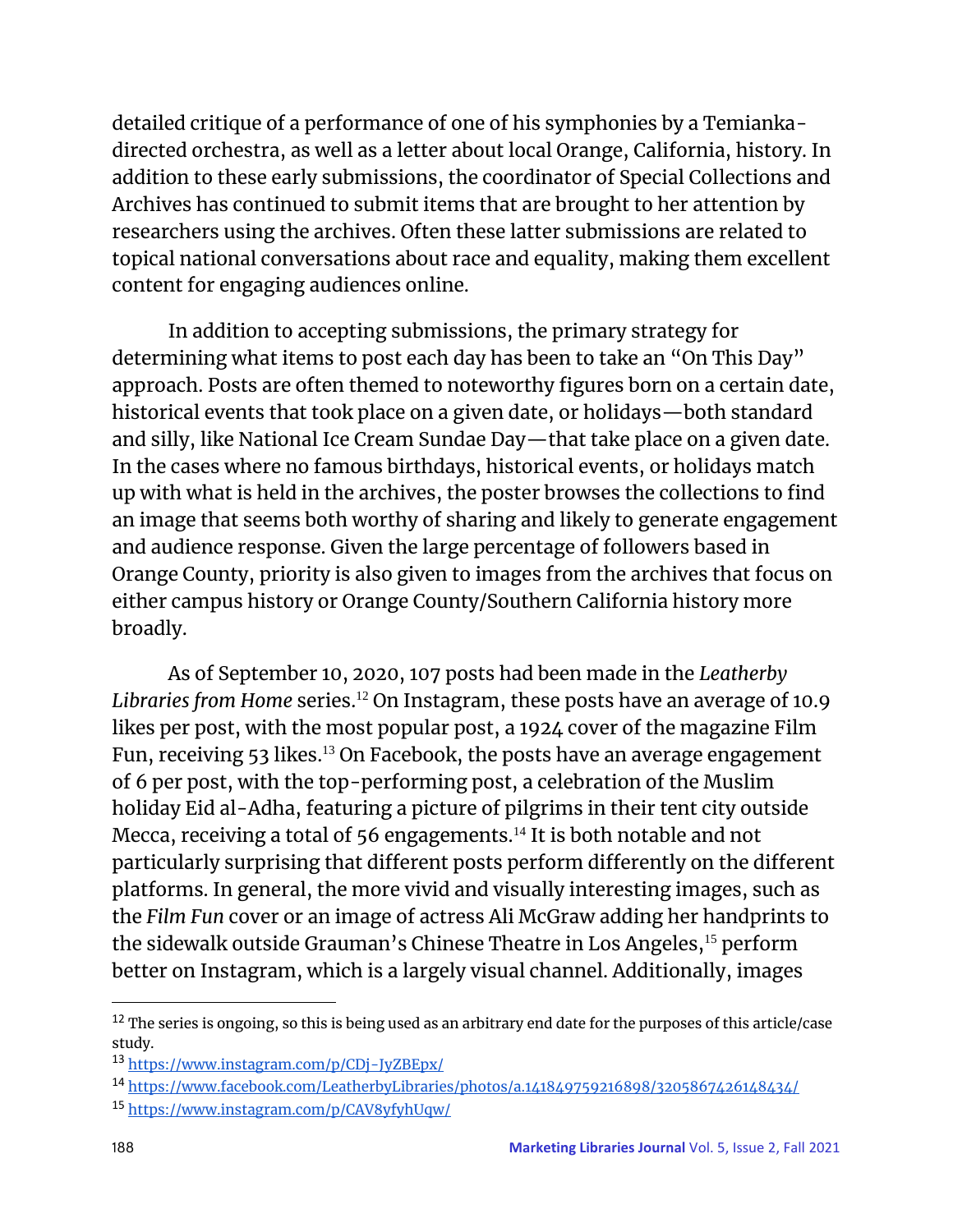that can be connected to popular hashtags get quite a bit more attention on Instagram, where hashtags are used, than on Facebook. For example, the Ali McGraw picture received 41 likes on Instagram, but only 3 engagements on Facebook. The use of the #hollywoodhistory and #graumanschinesetheatre hashtags, which have, respectively, 22,882 and 11,885 posts on Instagram, was almost certainly responsible for a large part of this popularity on the platform. Images that may not be as aesthetically compelling but have some personal connection to the audience perform better on Facebook, for example, the Eid al-Adha post (which received most of its engagement on shares) or a post commemorating the 65th anniversary of Disneyland (which is only five miles from the Chapman campus).

 In addition to different posts receiving different levels of engagement on the two platforms, Leatherby Libraries staff observed what seemed to be an expression of virtual content fatigue as the series continued, at least on Facebook. The series started out quite strongly, with an average Facebook engagement of 5.1 in April, climbing to 5.9 in May, 7.0 in June, and peaking at 8.7 in July. A steep drop to an average engagement of 4 per post occurred in August, which was also the first month that saw a few posts in the series receive zero engagement. This is likely due to an overall fatigue with virtual content that has been observed in the most recent months, as members of the American public have come to feel over-saturated with online content since quarantine/stay-at-home measures began in March. This is a concept that has been termed "Zoom fatigue," and refers to "the tiredness, worry, or burnout associated with overusing virtual platforms of communication" (Lee, 2020). Despite this dip in engagement on Facebook, however, engagement on Instagram has remained fairly steady, with series posts on Instagram coming in at averages of 9.1 likes per post in April, 11.7 in May, 11.0 in both June and July, and 11.3 in August. Given the consistency in engagement on Instagram and the likelihood that the new academic year will bring with it renewed interest in library materials, the Leatherby Libraries will be continuing the series for the foreseeable future. While the Leatherby Libraries Facebook page has double the followers as the Instagram page, the Facebook followers skew significantly older than the Instagram followers. Outreach to increase student followers on both platforms is a high priority moving into the new year.

### **Internal Marketing**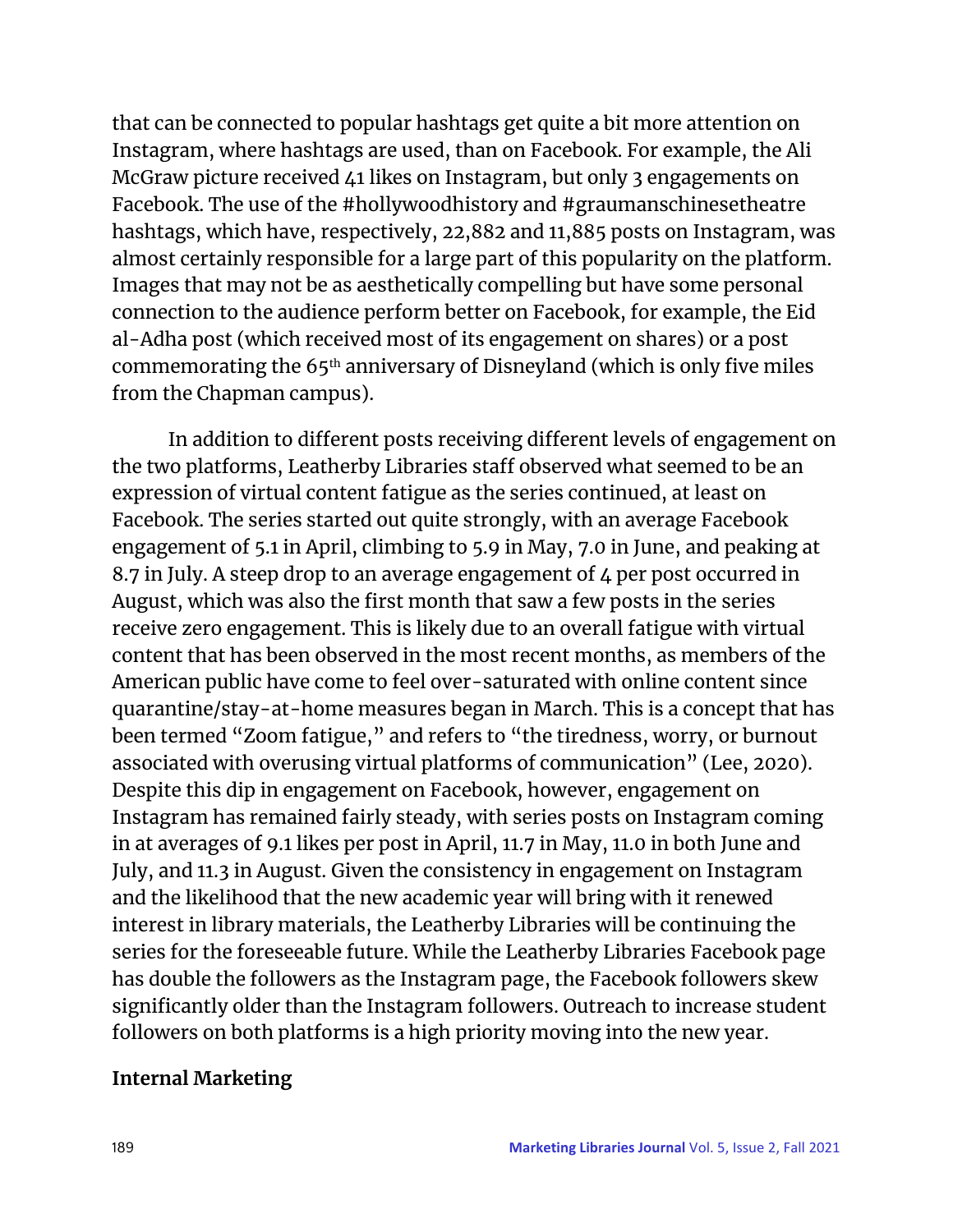Since well before the outbreak of the pandemic, the Development and Communications team at the Leatherby Libraries has reached out to library staff through regular emails as well as in-person meetings with various teams when necessary. In addition to occasional emails notifying library staff of events or news on a given day, the Events and External Relations assistant sends out an email every Monday morning titled "This Week in the Leatherby Libraries." This email typically contains one or more of the following sections:

> · "Events in the Library This Week," which lists any events taking place in the library, whether they are library-sponsored or not

> · "New on the Blog," which links all blog posts published in the past week

· "Links of Note," to which any librarian or staff member can submit articles relevant to all library staff

· "Personal and Professional Developments," which contains news such as staff members' new publications, participation in conferences, or important life milestones like marriages or pregnancies

The primary goals of this weekly email are to keep library staff informed of events that will affect foot traffic in the library and to keep everyone up to date on the library's news, as well as that of their colleagues.

 Since Leatherby Libraries employees began working from home in March 2020, the goal of these emails has slightly shifted. Due to the cancellation of all events for the foreseeable future, that portion of the email is no longer relevant. Other aspects of the email, however—in particular, the "New on the Blog" and "Personal and Professional Developments" sections continue to be important for ensuring that all library staff, who now have no face-to-face interaction with each other, are aware of library news. Early on in quarantine, these emails were also important for internal crisis communication. For example, when Chapman staff began working from home March 19, 2020, the email for the week of March 16, 2020 began with the following "Note from the Marketing Team:"

> *Essraa and I wanted to let everyone know some of the steps we're taking in light of the COVID-19 crisis. All spring events*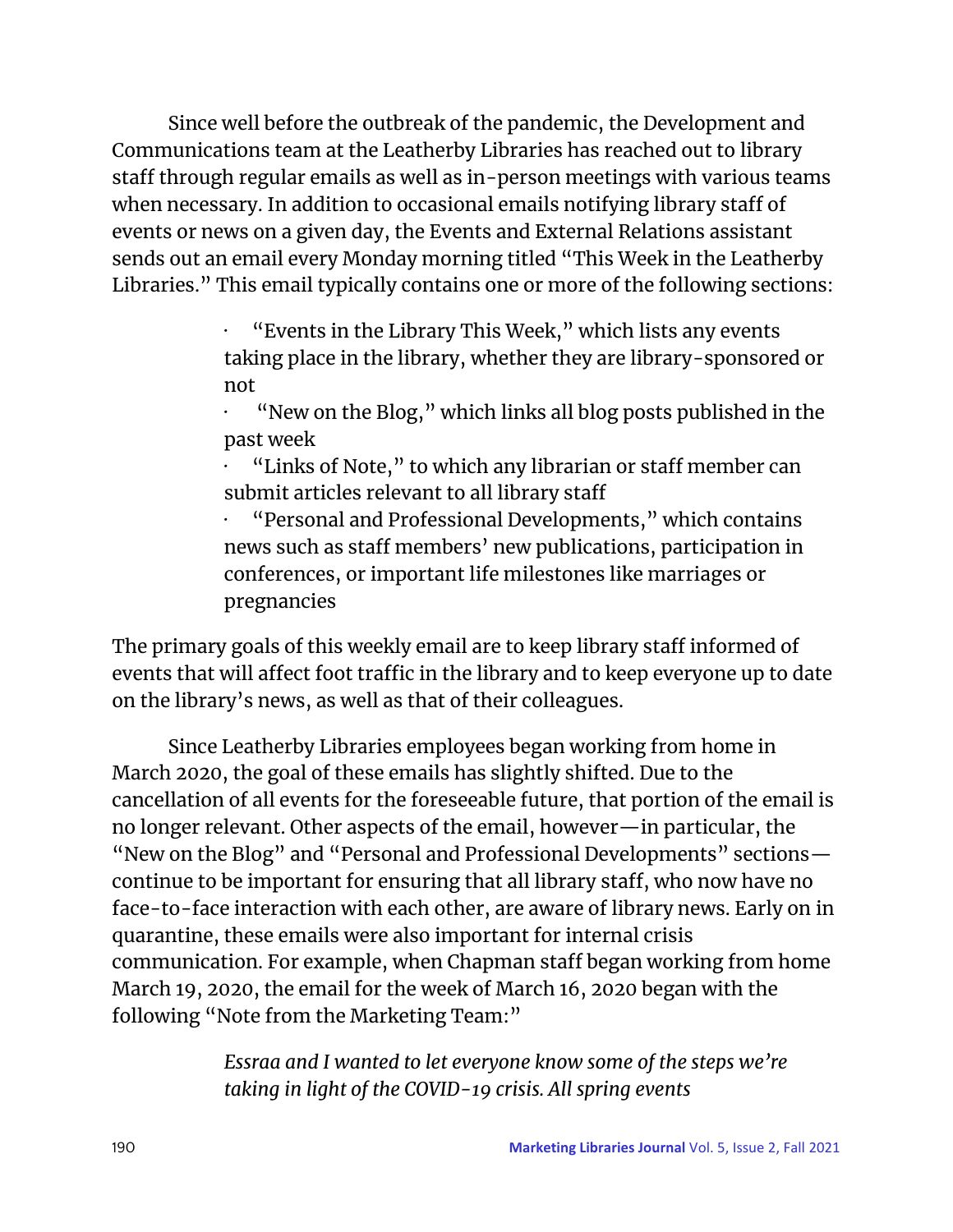*(Groundbreaking Girls exhibit opening reception, Nadia Murad Book Club, Aloha Shirts exhibit opening reception) have been postponed. We will let everyone know as soon as they are rescheduled. We're also in the process of creating clear information for students, faculty, and other staff about library resources that are available digitally. Our student employees are all off campus; some of them have been given the option, if they choose, to participate in some of our marketing remotely (writing blogs, social media posts, etc.), but none of them is required to. We hope you all stay safe, and please don't hesitate to reach out if there's a question we can answer for you!*

The "This Week in the Library" emails have been a primary means of contacting all Leatherby Libraries staff at once, which was a task that quickly became crucial as soon as quarantine began.

 In addition to offering a source of library news and updates, the "This Week in the Library" emails also serve, through the "Personal and Professional Developments" section, as a way of fostering a connection among staff members who may not work together very closely and an overall sense of camaraderie among all Leatherby Libraries staff. Picking up on the importance of this camaraderie, the Development and Communications team made one key change to the emails beginning with the week of March 23, 2020: the inclusion of a personal picture and a lighthearted caption at the end of the "Personal and Professional Developments" section. These pictures began with a picture of one of Rachel Karas' cats lying on a couch, with the note, "Finally, a message of comfort from Rosalind Karas, who reminds you all to wash your paws/hands, keep up your social distance, and take care of yourself." After receiving positive feedback for this inclusion from several staff members, Rachel decided to continue the habit. The majority of the pictures added to the end of the emails features one or both of Rachel's cats, Rosalind and Minerva, with captions, usually humorous and silly, sometimes tied to a particular event in a given week (like a holiday or season change), and always lighthearted. Other images used include pictures of fireworks for the week of July  $4<sup>th</sup>$  and a throwback picture to the first week of classes in a different school year.

 Each of these emails, the Development and Communications team has surmised, has the desired effects—they keep Leatherby Libraries staff in the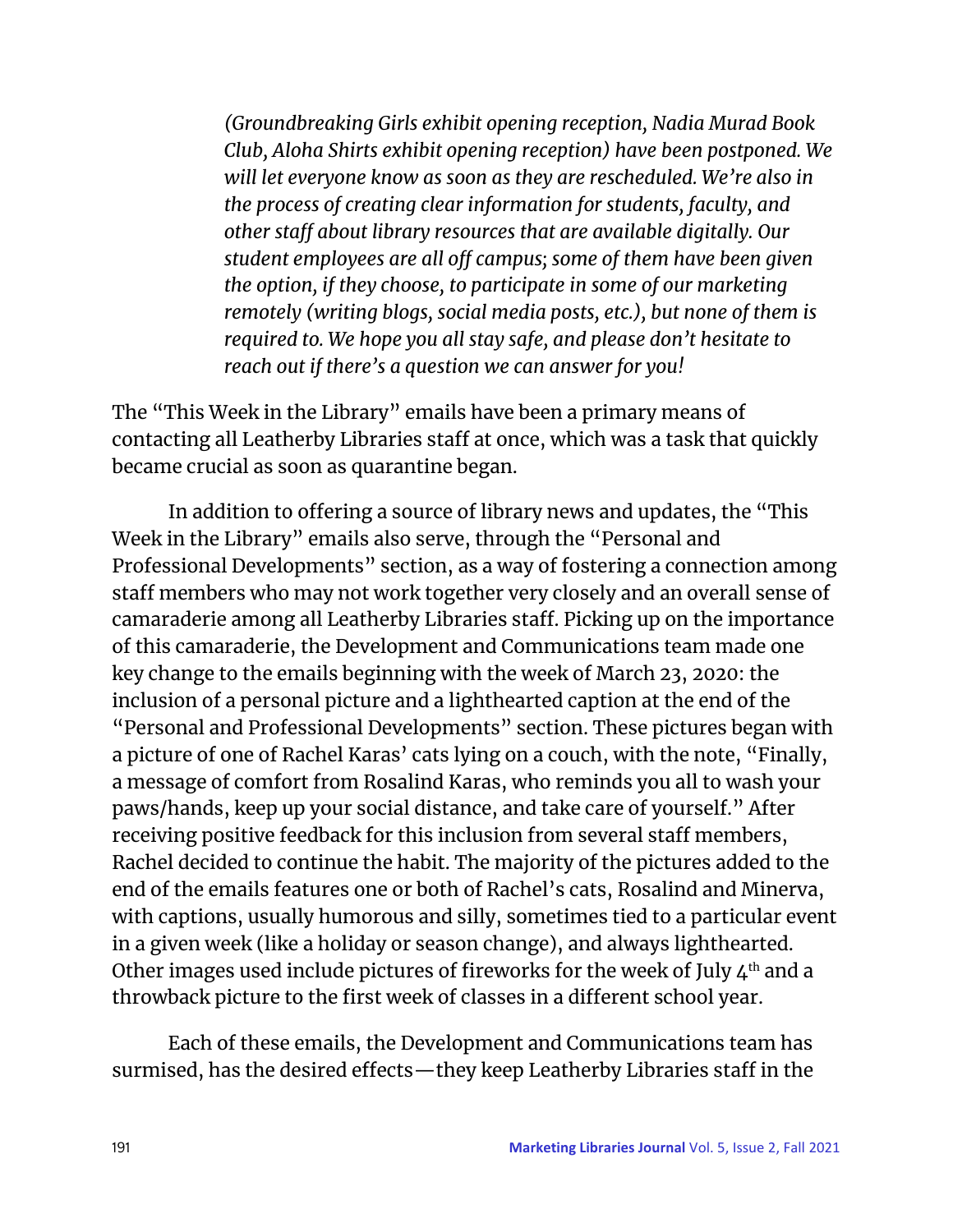loop of all that the Leatherby Libraries is sharing and contribute to the overall sense of community and camaraderie among Leatherby Libraries staff.

## **Leatherby Libraries' Marketing Assessment Process**

At the beginning of every month, the following statistics are collected and entered into a shared spreadsheet:

- Facebook: total number of posts, reach, engagement, and likes
- Instagram: total number of posts, reach, engagement, and likes
- Blog: number of posts, both total and broken down into the categories of Academic, Informational, Community Engagement, and other; total clicks
- Newsletter: total sent, opens, click-throughs
- Events, displays, and exhibits: number, date, total audience for event, location, type

Facebook and Instagram statistics are collected by visiting the "Insights" tab of the Leatherby Libraries Facebook Business Page. For Instagram insights, logging into the Instagram app on a phone is also required to check the total engagement, which includes likes, comments, and saves. For the blog, statistics are collected both by visiting the blog itself to count and categorize posts, and by visiting the Google Analytics Dashboard for the blog. On the dashboard, "Unique Pageviews" represents total clicks. Newsletter statistics are gathered from the "Insights" section of Campaign Monitor.

 The Development and Communications team reviews these statistics regularly and makes notes of certain patterns. If social media engagement is down, can we identify why and improve our posts in the next month? If event audience is up, can it be traced to a particular aspect of our marketing cycle, and can we then replicate that for the next event?

## **Conclusion**

Thankfully, putting together a robust and flexible marketing strategy, a solid outreach team, and a strong web and social media presence served our institution well during this crisis. While the transition was not easy, it is fair to say it was smooth for the Leatherby Libraries Development and Communications team.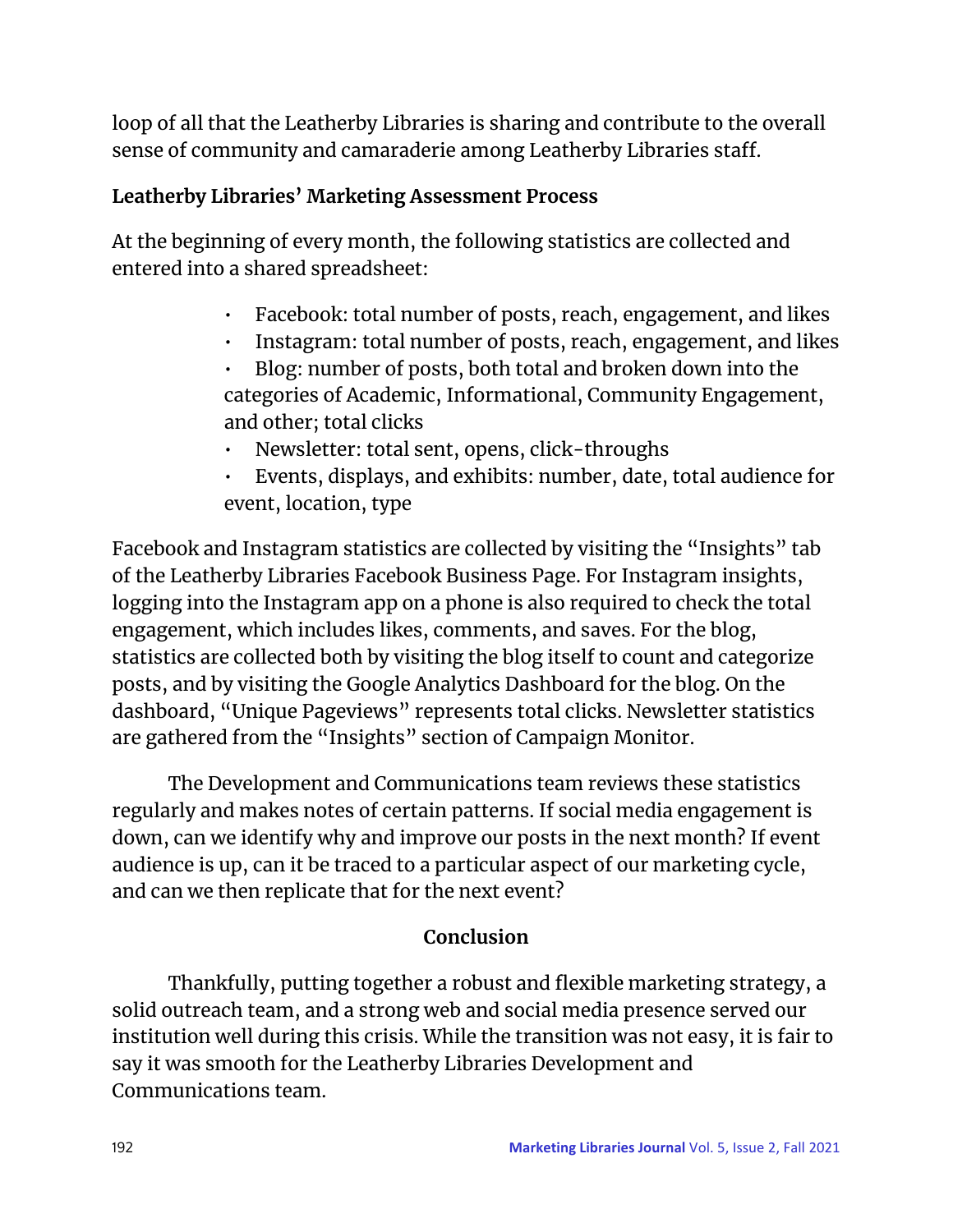The support the team received from library administration is commendable. It was challenging at times to make sure that the messaging was consistent and as fast as the team would like it to be, yet the team adapted in unprecedented ways during this situation.

Virtual platforms and social media outlets served the Leatherby Libraries very well during the pandemic. From using the online blogging tools to rethinking how to engage with social media to help students and faculty, the team learned new ways to adapt, engage, and serve its audience digitally and virtually.

While the team had to adapt to the crisis, the library's main purpose did not change. The focus was always the students, the faculty, the researchers, and the greater Chapman University community. The Leatherby Libraries found ways to engage with and reach every constituent. Faculty and students were targeted by the news services, new resources, and databases, while the community at large were responding to the *Leatherby Libraries from Home* series, social media posts, and newsletters.

The goal of the Leatherby Libraries Development and Communications team is and will continue to be delivering a clear message, communicating the library's value, and promoting existing and new resources that will help the Chapman University community reach its educational and research potential.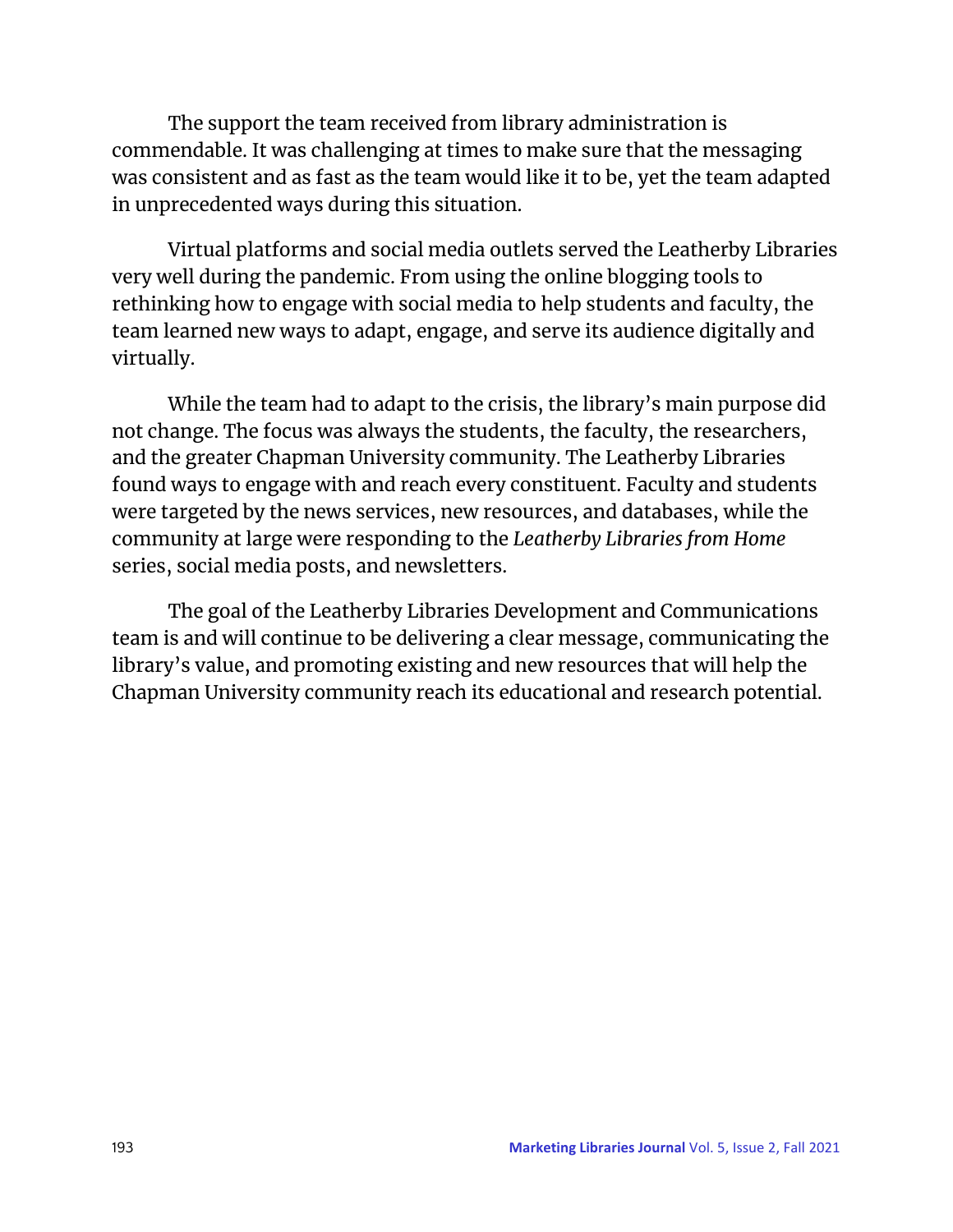## **Figure 1.** *Facebook Insights for the Facebook post sharing the Leatherby Librarians at Home interview with librarian Essraa Nawar*

| Post Details                                                                                                                                        |                                                                                                                                                        |                                                                      |                                   |                                                           |                  |  |  |
|-----------------------------------------------------------------------------------------------------------------------------------------------------|--------------------------------------------------------------------------------------------------------------------------------------------------------|----------------------------------------------------------------------|-----------------------------------|-----------------------------------------------------------|------------------|--|--|
|                                                                                                                                                     |                                                                                                                                                        |                                                                      | Performance for Your Post         |                                                           |                  |  |  |
|                                                                                                                                                     | <br>Leatherby Libraries at Chapman University<br>Published by Rachel Karas (?) - June 11 - @                                                           |                                                                      |                                   | 126 People Reached                                        |                  |  |  |
| With summer well underway here in Orange County, we're wrapping up -<br>but only for now! - our "Leatherby Librarians at Home" blog series. Joining |                                                                                                                                                        |                                                                      | 15 Reactions, Comments & Shares @ |                                                           |                  |  |  |
| great finale.                                                                                                                                       | us to fill us in on her favorite online resources for data and her current<br>reads, Development Librarian Essraa Nawar helps us bring the series to a |                                                                      | 10<br><b>D</b> Like               | $\circ$<br>On Post                                        | 10<br>On Shares  |  |  |
|                                                                                                                                                     | mmm rs ments an                                                                                                                                        |                                                                      | з<br><b>O</b> Love                | 1<br>On Post                                              | 2<br>On Shares   |  |  |
|                                                                                                                                                     |                                                                                                                                                        |                                                                      | ٥<br>Comments                     | ٥<br>On Post                                              | On Shares        |  |  |
|                                                                                                                                                     |                                                                                                                                                        |                                                                      |                                   |                                                           |                  |  |  |
|                                                                                                                                                     |                                                                                                                                                        |                                                                      | $\overline{2}$<br>Shares          | $\overline{2}$<br>On Post                                 | ٥<br>On Shares   |  |  |
|                                                                                                                                                     |                                                                                                                                                        |                                                                      | 26 Post Clicks                    |                                                           |                  |  |  |
|                                                                                                                                                     | <b>Leatherby Librarians at Home</b>                                                                                                                    |                                                                      | ō<br>Photo Views                  | 21<br>Link Clicks (8)                                     | Other Clicks (@) |  |  |
|                                                                                                                                                     |                                                                                                                                                        | ï                                                                    | NEGATIVE FEEDBACK                 |                                                           |                  |  |  |
|                                                                                                                                                     | Leatherby Librarians at Home: Essraa Nawar                                                                                                             |                                                                      | O Hide Post                       |                                                           | O Hide All Posts |  |  |
|                                                                                                                                                     |                                                                                                                                                        | With summer well underway here in Orange County, we're wrapping up - | O Report as Spam                  |                                                           | O União Page     |  |  |
|                                                                                                                                                     | Get More Likes, Comments and Shares<br>When you boost this post, you'll show it to more people.                                                        |                                                                      |                                   | Reported stats may be delayed from what appears on posts. |                  |  |  |
|                                                                                                                                                     | 41<br>Engagements                                                                                                                                      | <b>Boost Post</b>                                                    |                                   |                                                           |                  |  |  |
| BLOGS CHAPMAN EDU<br>126<br>People Reached<br>Chice Van Stralendorff                                                                                |                                                                                                                                                        | 2 Shares                                                             |                                   |                                                           |                  |  |  |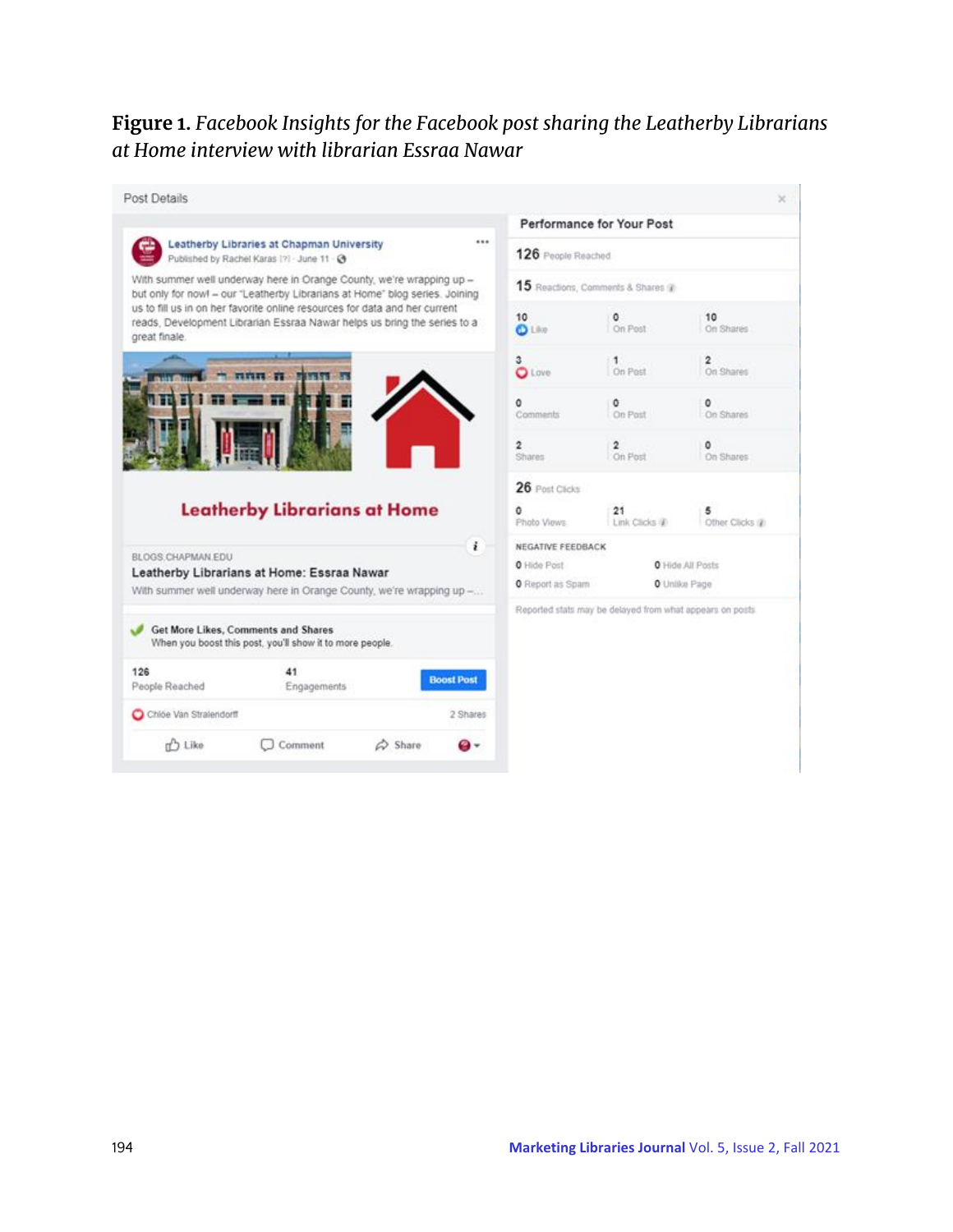**Table 1**. *Detailed breakdown of gender, age, and location of followers on the Leatherby Libraries' Facebook page, Instagram profile, and blog*

| Platform    | Male  | Female | $18 - 24$<br>years old | $25 - 34$<br>years old | $35 - 44$<br>years old | $45 - 54$<br>years old | $55 - 64$<br>years<br>old | $65+$<br>years<br>old | Orange<br>County |
|-------------|-------|--------|------------------------|------------------------|------------------------|------------------------|---------------------------|-----------------------|------------------|
| Facebook    | 34.5% | 65.5%  | 8.0%                   | 41.0%                  | 18.0%                  | 15.0%                  | 11.0%                     | $7.0\%$               | 36.0%            |
| Instagram   | 24.5% | 75.5%  | 30.7%                  | 27.6%                  | 12.1%                  | 16.9%                  | 9.1%                      | 3.6%                  | 33.2%            |
| <b>Blog</b> | 37.8% | 62.2%  | 29.0%                  | 27.3%                  | 17.2%                  | 9.1%                   | 9.6%                      | 7.8%                  | 35.0%            |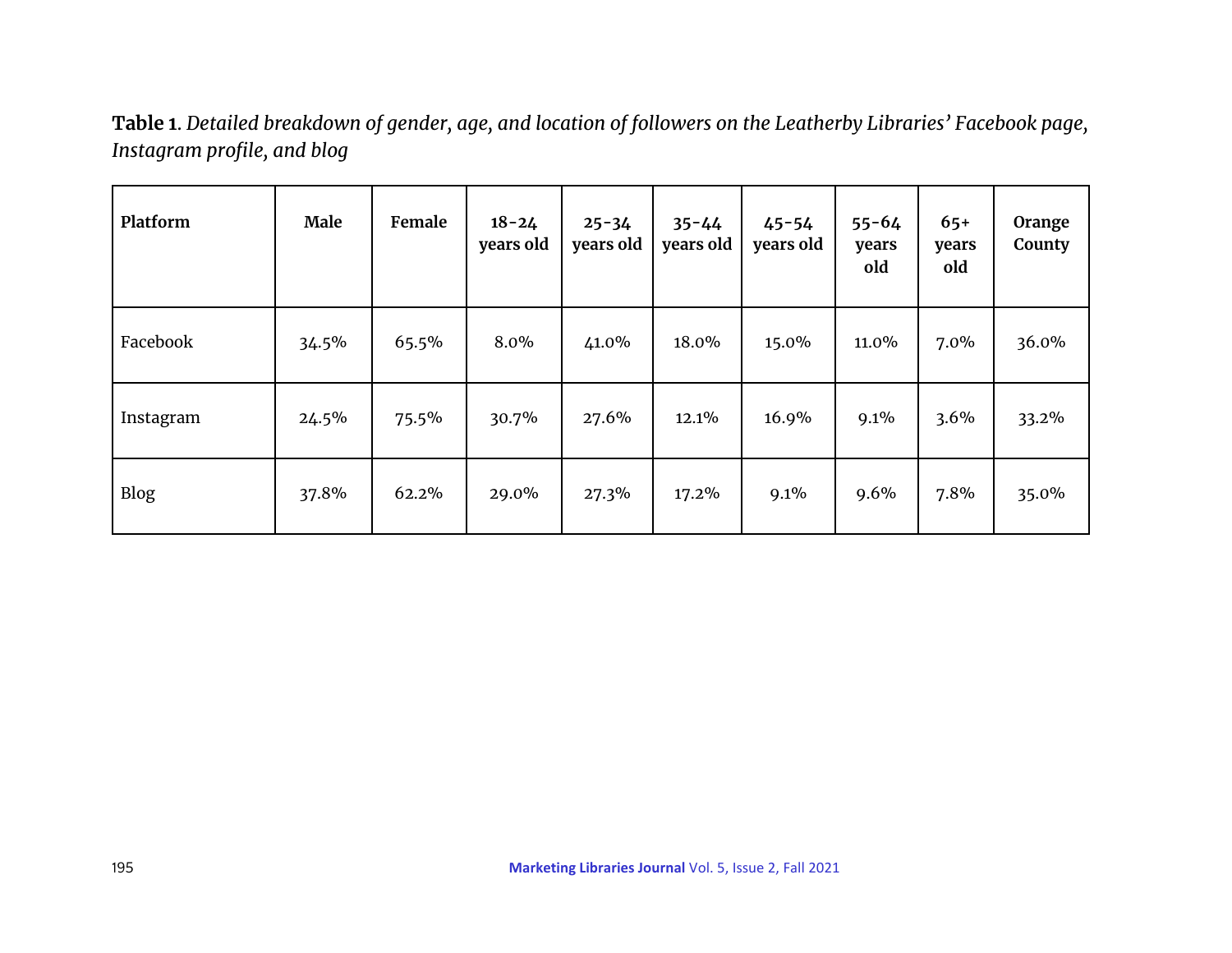**Table 2.** *Facebook engagements and Instagram likes of the* Leatherby Librarians/Student/Staff at/from Home *blog series*

| Post                                                  | Date Posted and<br><b>Shared</b> | Facebook<br>Engagements | Instagram<br><b>Likes</b> |
|-------------------------------------------------------|----------------------------------|-------------------------|---------------------------|
| Leatherby Librarians at Home: Annie Tang              | April 6, 2020                    | 5                       | 18                        |
| Leatherby Librarians at Home: David Carson            | April 15, 2020                   | 8                       | 15                        |
| Leatherby Librarians at Home: Lauren<br>Dubell        | April 23, 2020                   | 3                       | 8                         |
| Leatherby Librarians at Home: Shahrzad<br>Khosrowpour | April 30, 2020                   | 6                       | 7                         |
| Leatherby Students from Home: Ruby<br>Blakesleay      | May 4, 2020                      | 42                      | 9                         |
| Leatherby Librarians at Home: Margaret<br>Puentes     | May 7, 2020                      | 4                       | 9                         |
| Leatherby Students from Home: Jimmy<br>Elinski        | May 11, 2020                     | 12                      | 14                        |
| Leatherby Librarians at Home: Tiana Taliep            | May 14, 2020                     | 6                       | 11                        |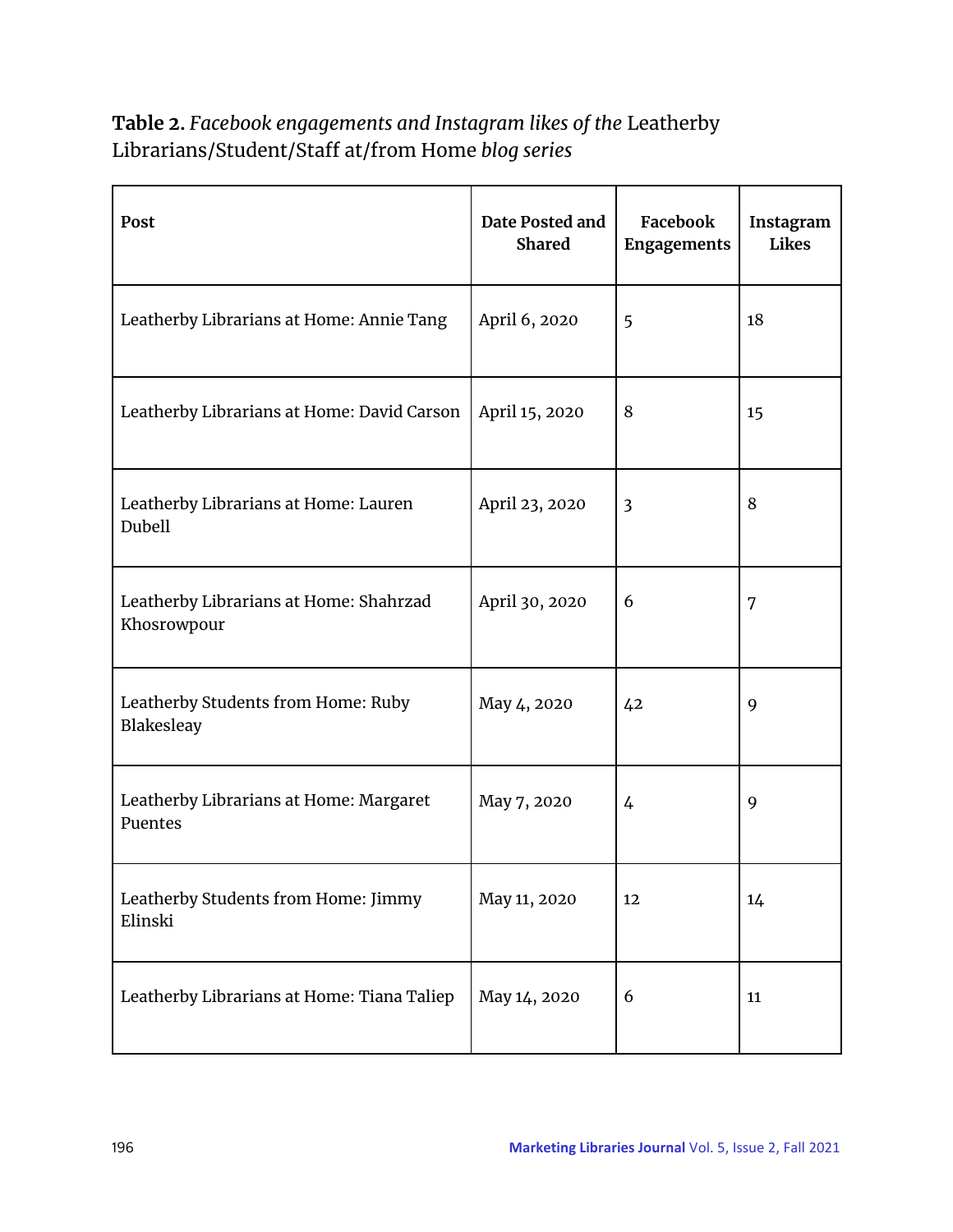| Leatherby Libraries Staff at Home: Laurie<br><b>Gates Cussalli</b> | May 15, 2020  | 21                      | 11             |
|--------------------------------------------------------------------|---------------|-------------------------|----------------|
| Leatherby Students from Home: Lillian<br>Phan                      | May 18, 2020  | 5                       | 9              |
| Leatherby Librarians at Home: Rand Boyd                            | May 21, 2020  | 7                       | 6              |
| Leatherby Libraries Staff at Home: Andrew<br>Valbuena              | May 22, 2020  | $\overline{3}$          | 12             |
| Leatherby Students from Home: Aneli<br>Whitford                    | May 26, 2020  | $\mathbf{1}$            | $\overline{3}$ |
| Leatherby Librarians at Home: Ivan Portillo                        | May 28, 2020  | 7                       | 10             |
| Leatherby Libraries Staff at Home: Rachel<br><b>Karas</b>          | May 29, 2020  | $\overline{4}$          | 16             |
| Leatherby Students from Home: Hakeem<br>Wakil                      | June 1, 2020  | 5                       | 6              |
| Leatherby Librarians at Home: Taylor<br>Greene                     | June 4, 2020  | $\overline{\mathbf{3}}$ | 5              |
| Leatherby Librarians at Home: Essraa<br>Nawar                      | June 11, 2020 | 41                      | 16             |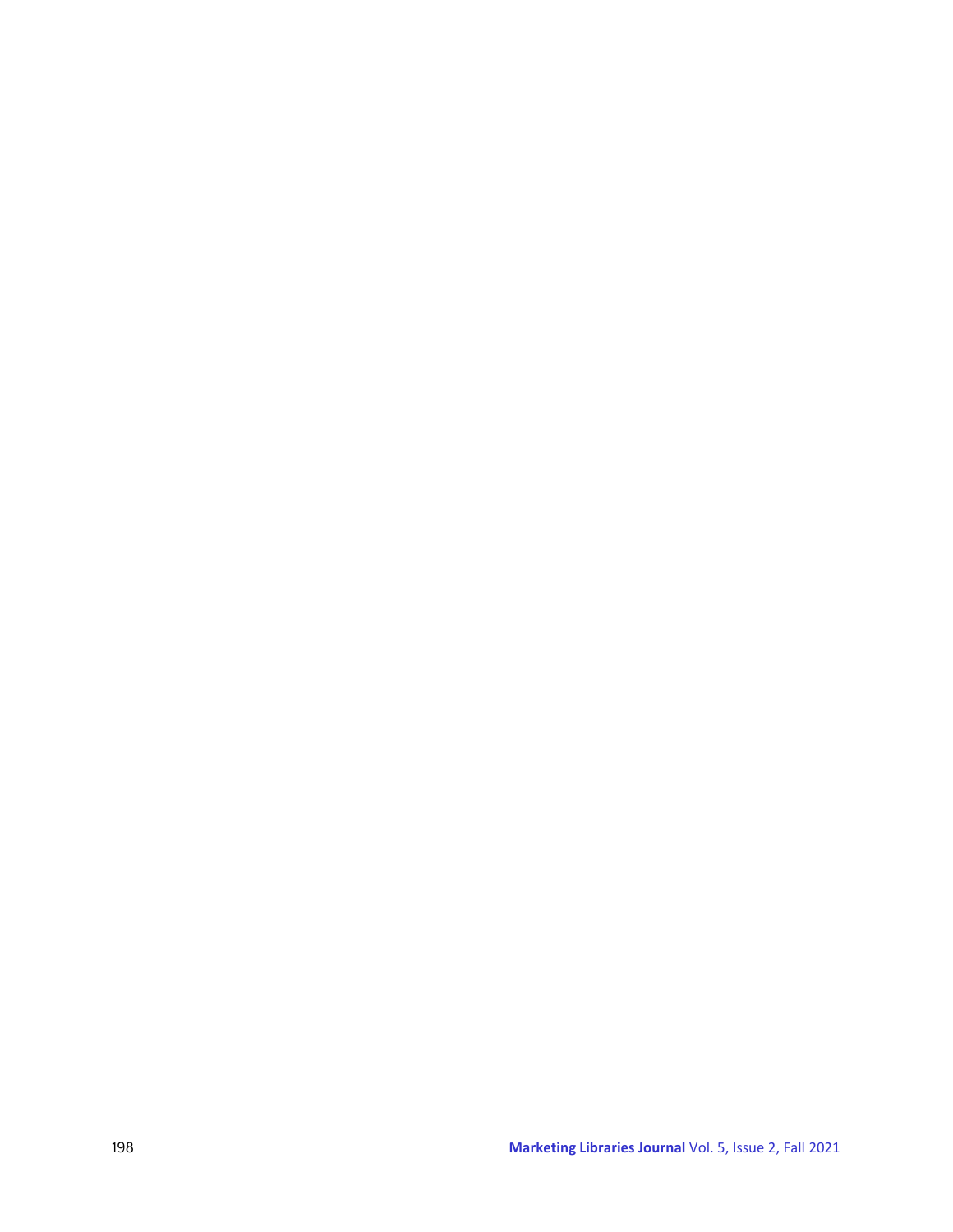#### **References**

- Aharony, N. (2012). Facebook use in libraries: An exploratory analysis. *Aslib Proceedings, 64*(4), 358–372[.](https://doi.org/10.1108/00012531211244725) <https://doi.org/10.1108/00012531211244725>
- Cheng, W. H. C., Lam, E. T. H., & Chiu, D. K. W. (2020). Social media as a platform in academic library marketing: A comparative study. *The Journal of Academic Librarianship, 46*(5)[.](https://doi.org/10.1016/j.acalib.2020.102188) <https://doi.org/10.1016/j.acalib.2020.102188>
- Chizwina, S., Rabatseta, B., Bangani, S., & Moyo, M. (2017). A university library's use of social media during a time of crisis. *Library Review, 66*(6/7), 456–467[.](https://doi.org/10.1108/LR-12-2016-0105) <https://doi.org/10.1108/LR-12-2016-0105>
- Doney, J., Wikle, O., & Martinez, J. (2020). Likes, comments, views: A content analysis of academic library Instagram posts. *Information Technology and Libraries, 39*(3). <https://doi.org/10.6017/ital.v39i3.12211>
- Hagen, L., Keller, T., Neely, S., DePaula, N., & Robert-Cooperman, C. (2018). Crisis communications in the age of social media: A network analysis of Zika-related Tweets. *Social Science Computer Review, 36*(5), 523–541[.](https://doi.org/10.1177/0894439317721985) <https://doi.org/10.1177/0894439317721985>
- Howard, H., Huber, S., Carter, L., & Moore, E. (2018). Academic libraries on social media: Finding the students and the information they want. *Information Technology and Libraries, 37*(1), 8–18[.](https://doi.org/10.6017/ital.v37i1.10160) <https://doi.org/10.6017/ital.v37i1.10160>
- Lee, J. (2020, November 17). *A Neuropsychological Exploration of Zoom Fatigue*. Psychiatric Times. Retrieved fro[m](https://www.psychiatrictimes.com/view/digital-technologies-mental-health-care) [https://www.psychiatrictimes.com/view/digital-technologies-mental](https://www.psychiatrictimes.com/view/digital-technologies-mental-health-care)[health-care](https://www.psychiatrictimes.com/view/digital-technologies-mental-health-care)
- Lucas-Alfieri, D. (2015). *Marketing the 21st century library: The time is now*. Chandos Publishing.
- Perrin, A., & Anderson, M. (2019, April 10). *Share of U.S. adults using social media, including Facebook, is mostly unchanged since 2018*. Pew Research Center. Retrieved fro[m](https://www.pewresearch.org/fact-tank/2019/04/10/share-of-u-s-adults-using-social-media-including-facebook-is-mostly-unchanged-since-2018/) [https://www.pewresearch.org/fact-](https://www.pewresearch.org/fact-tank/2019/04/10/share-of-u-s-adults-using-social-media-including-facebook-is-mostly-unchanged-since-2018/)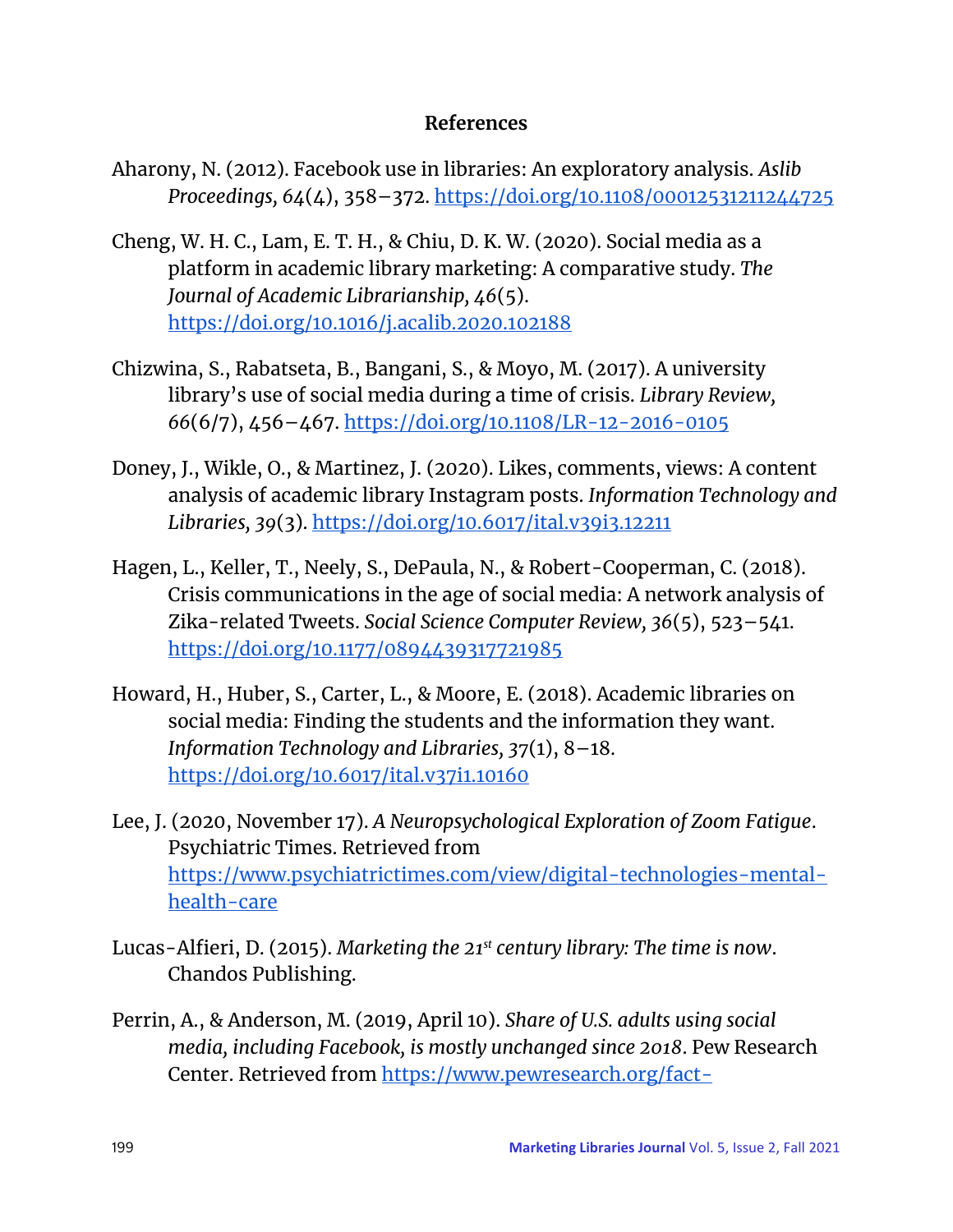[tank/2019/04/10/share-of-u-s-adults-using-social-media-including](https://www.pewresearch.org/fact-tank/2019/04/10/share-of-u-s-adults-using-social-media-including-facebook-is-mostly-unchanged-since-2018/)[facebook-is-mostly-unchanged-since-2018/](https://www.pewresearch.org/fact-tank/2019/04/10/share-of-u-s-adults-using-social-media-including-facebook-is-mostly-unchanged-since-2018/)

Pursuit, J. M. (2013). *Social media and integrated marketing communication: A rhetorical approach*. Lexington Books.